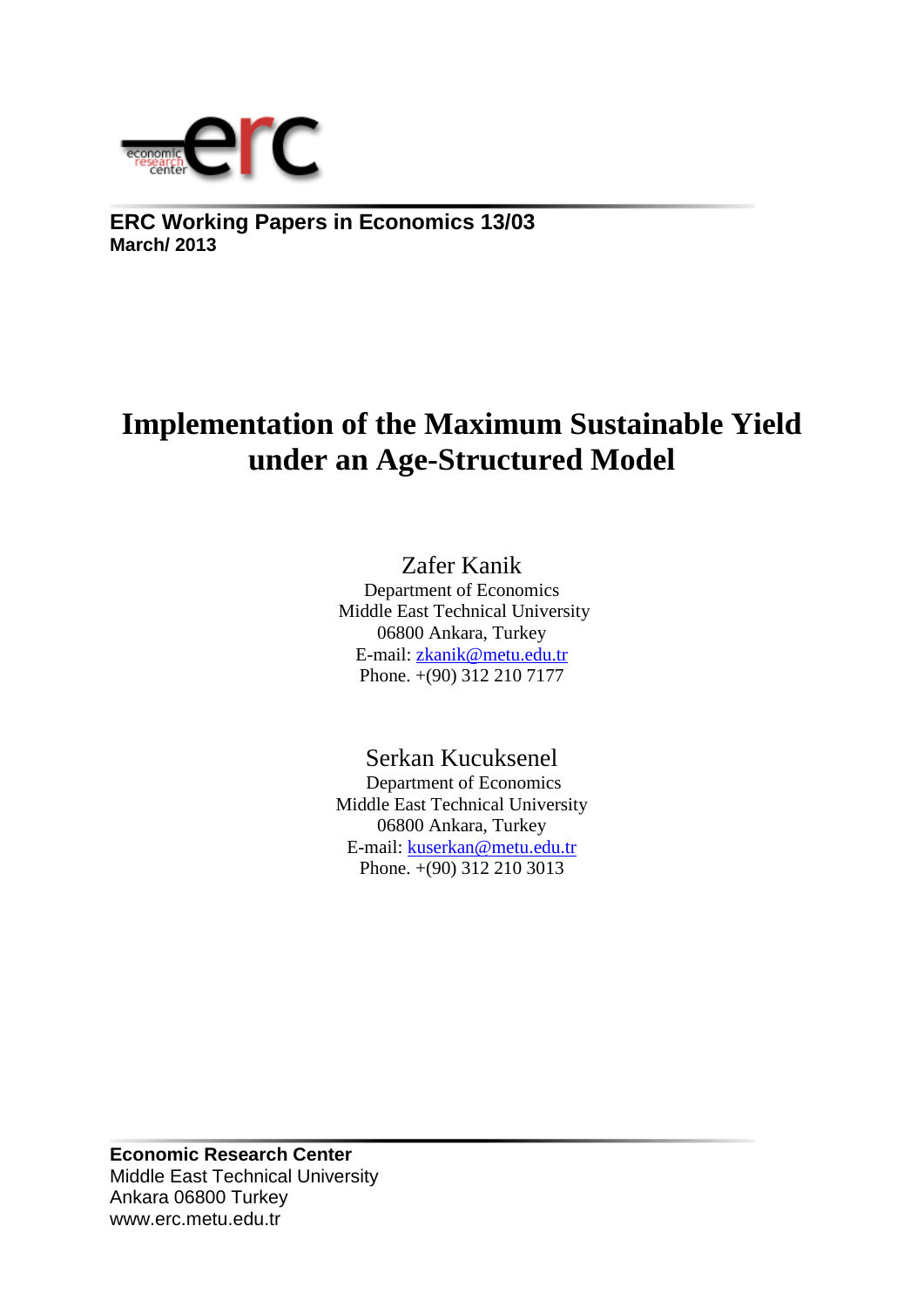## IMPLEMENTATION OF THE MAXIMUM SUSTAINABLE YIELD UNDER AN AGE-STRUCTURED MODEL<sup>1</sup>

Zafer Kanik<sup>2</sup> and Serkan Kucuksenel<sup>3</sup>

Abstract: One of the main goals stated in the proposals for the Common Fisheries Policy (CFP) reform is achieving maximum sustainable yield (MSY) for all European fisheries by 2015. In this paper, we consider the mechanism design problem for allocation of fishing rights to achieve MSY harvesting conditions. We study an age-structured fish population model and apply this model for a fishing environment including two fishermen having perfect or imperfect fishing selectivity. If we assume that fishermen are non-satiated and they fulfill their remaining quotas through capturing untargeted (less revenue-generating) fish after targeted fish population is fully caught, the fix ratio of the catch of targeted fish to untargeted fish, derived from catchability coefficients, is not valid anymore. As a result, we show that not only the age-structure or fishing technology but also the estimated level of MSY is steering the optimal allocation of quotas. Accordingly, we determine technology-based optimal quota shares for each fisherman at particular MSY levels. We also show that the optimal allocation of fishing quotas does not have a bang-bang nature under imperfect fishing selectivity.

Keywords: Age-structured model, Allocation of quotas, Fishing technology, Maximum sustainable yield, Mechanism design, Rights-based management, Total allowable catch

Abbreviations: Common Fisheries Policy (CFP), Maximum sustainable Yield (MSY), Rightsbased management (RBM), Total allowable catch (TAC).

JEL Classifications: D45, D47, Q22, Q56, Q58

<sup>&</sup>lt;sup>1</sup> This study was supported in part by a Marie Curie International Reintegration Grant within the 7<sup>th</sup> European Community Framework Programme.

<sup>&</sup>lt;sup>2</sup> PhD Student, Department of Economics, Middle East Technical University, Ankara 06800, Turkey. E-mail: zkanik@metu.edu.tr; Tel: +90 312 210 7177; Fax: +90 312 210 7176.

<sup>&</sup>lt;sup>3</sup> Department of Economics, Middle East Technical University, Ankara 06800, Turkey. E-mail:

kuserkan@metu.edu.tr; Tel: +90 312 210 3013; Fax: +90 312 210 7964.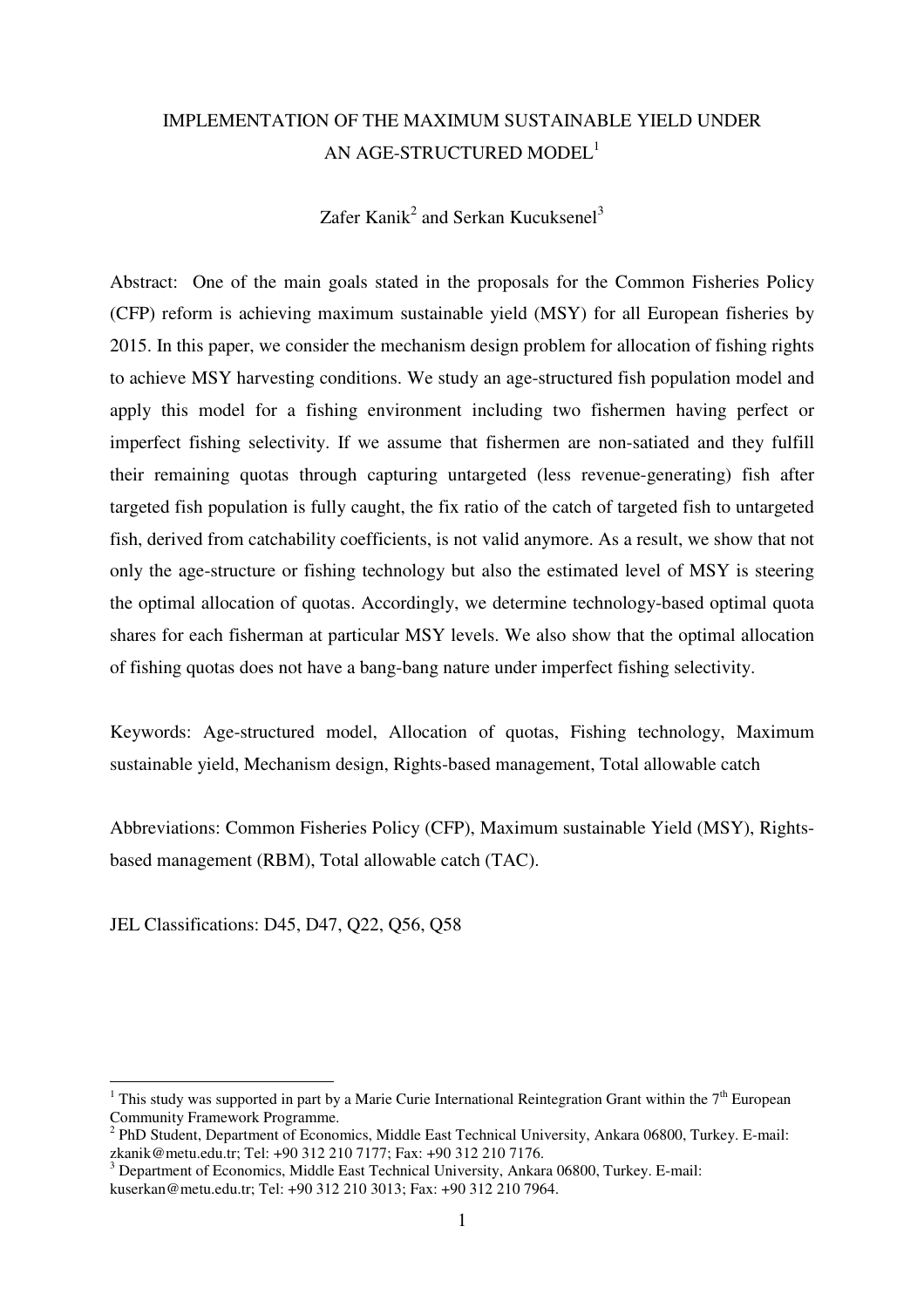#### **1 Introduction**

In European fisheries, maximum sustainable yield (MSY) has not been achieved for all economically valuable fish stocks. According to Facts and Figures on the Common Fisheries Policy (2012), only 11 fish stocks in the Atlantic shoreline and 21 fish stocks in the Mediterranean are fished at MSY. Most of the other fish stocks remain outside safe biological limits and are overfished. This implies that the provision of sustainable fish stock levels, which is one of the most important environmental objectives of the Common Fisheries Policy (CFP), have not yet been achieved in European fisheries. There is a consensus in the European Union (EU) on the medium term benefits of implementing MSY on environmental, social and economic sustainability. Therefore, achievement of MSY for all fish stocks by 2015 has become prominent as one of the main topics within the scope of the CFP reform proposals. However, it is not easy to put the concept of MSY into practice, thus the goal of MSY has not been accomplished for more than 30 years in European waters.

These discussions boil down to a question of how MSY can be sustainably implemented for a fish stock. Management systems play the key role in sustainably implementation of MSY. Fisheries in the EU are managed through various systems. The most prominent options among those are rights-based management (RBM) systems. In this paper, we analyze the implementation of MSY approach under the individual quota system, which is one of the most well-known types of RBM systems. The main purpose of the paper is to describe an effective design for quota allocation mechanisms that guarantees sustainability of fish stocks and increases market efficiency.

Efficiency of an individual quota system depends on three main steps of the system. The initial step is the accurate determination of the total allowable catch (TAC) level. The second step is the implementation of a well-designed quota allocation mechanism, and the final step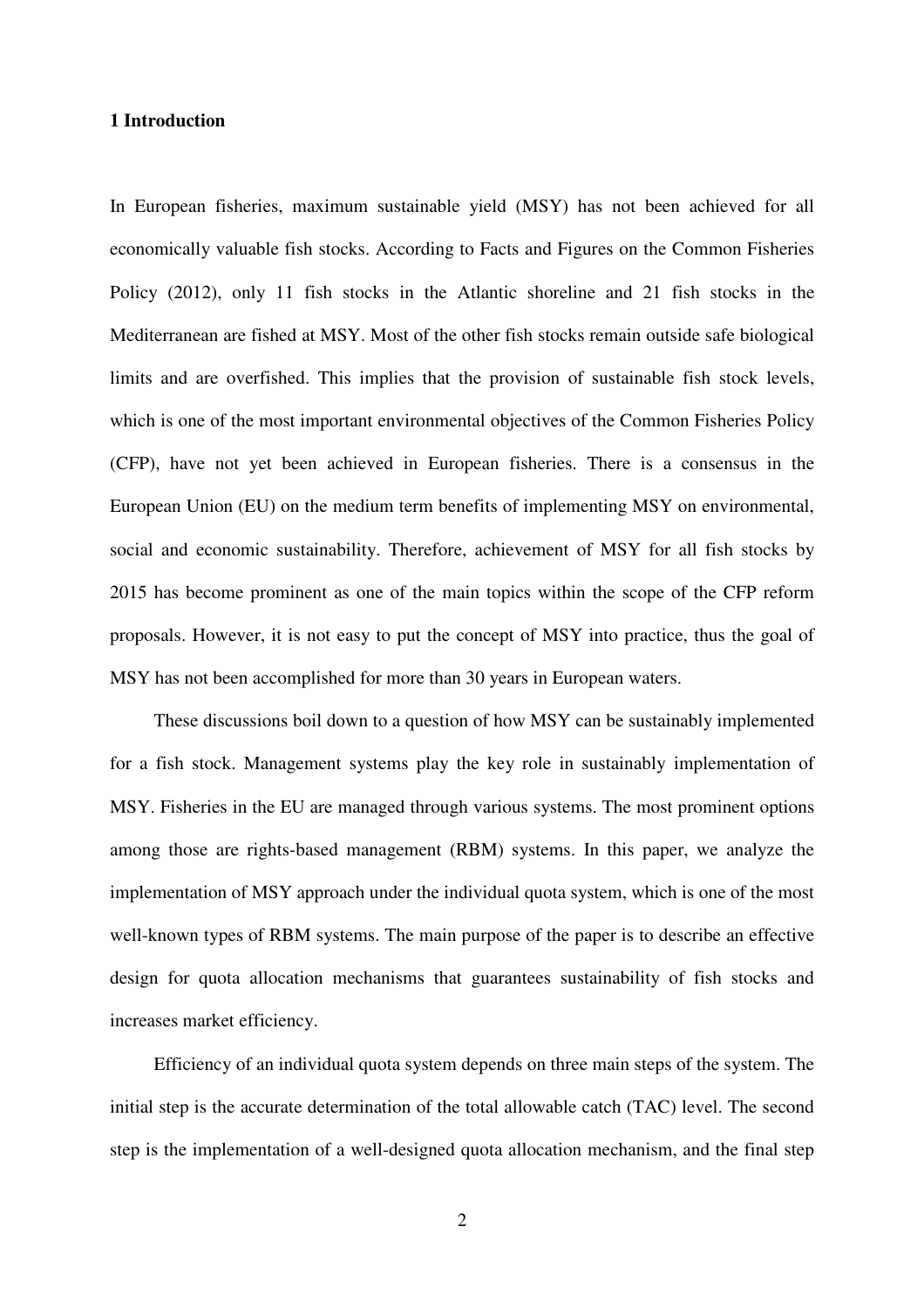is the efficient control of the output landed by fishermen. This study combines the first and second steps stated above. The connection of the first two steps arises from one of our main results which indicates that TAC level has to be equal to MSY level of fishing mortalities in determination of the optimal quota shares. The paper considers the mechanism design problem from the viewpoint of a social planner. Firstly, we know that precise data about the structure of a given fish population is required to manage the fish stock in accordance with the MSY objectives. Given that MSY is calculated for a given fish stock, we present an RBM mechanism implementing the outcome of MSY fishing mortalities in a simple age-structured fish population model with three interacting age classes of a single fish stock, and without loss of generality with two fishing agents having perfect or imperfect fishing selectivity. The analysis basically indicates that a well-designed RBM system is required to align the interest of all agents in the fishing industry to implement MSY. Within this framework, we determine fishing technology-based optimal quota levels at particular MSY levels. Basically, we demonstrate that the determination of the optimal quota shares is not independent of the specified TAC levels. As a result, we showed that not only the age-structure and fishing technology but also the estimated level of MSY is steering the optimal allocation of quota shares obtained by each fisherman.

There is a vast literature on age-structured fish population models. In recent years, Clark (2010), Tahvonen (2009a, 2009b, 2010), Quaas et al. (2010) and Skonhoft et al. (2012), among others, have contributed to the literature of age-structured modeling for fisheries. Moreover, Armstrong (1999) investigated the harvest shares of trawlers and coastal vessels at particular TAC levels using the actual allocation rule for the Norwegian cod fishery. See also Armstrong and Sumaila (2001), Björndal and Brasao (2006), Stage (2006), and Diekert et al. (2010) for more on applications of age-structured model to different case studies. Skonhoft et al. (2012) have recently formulated an age-structured model and derived MSY fishing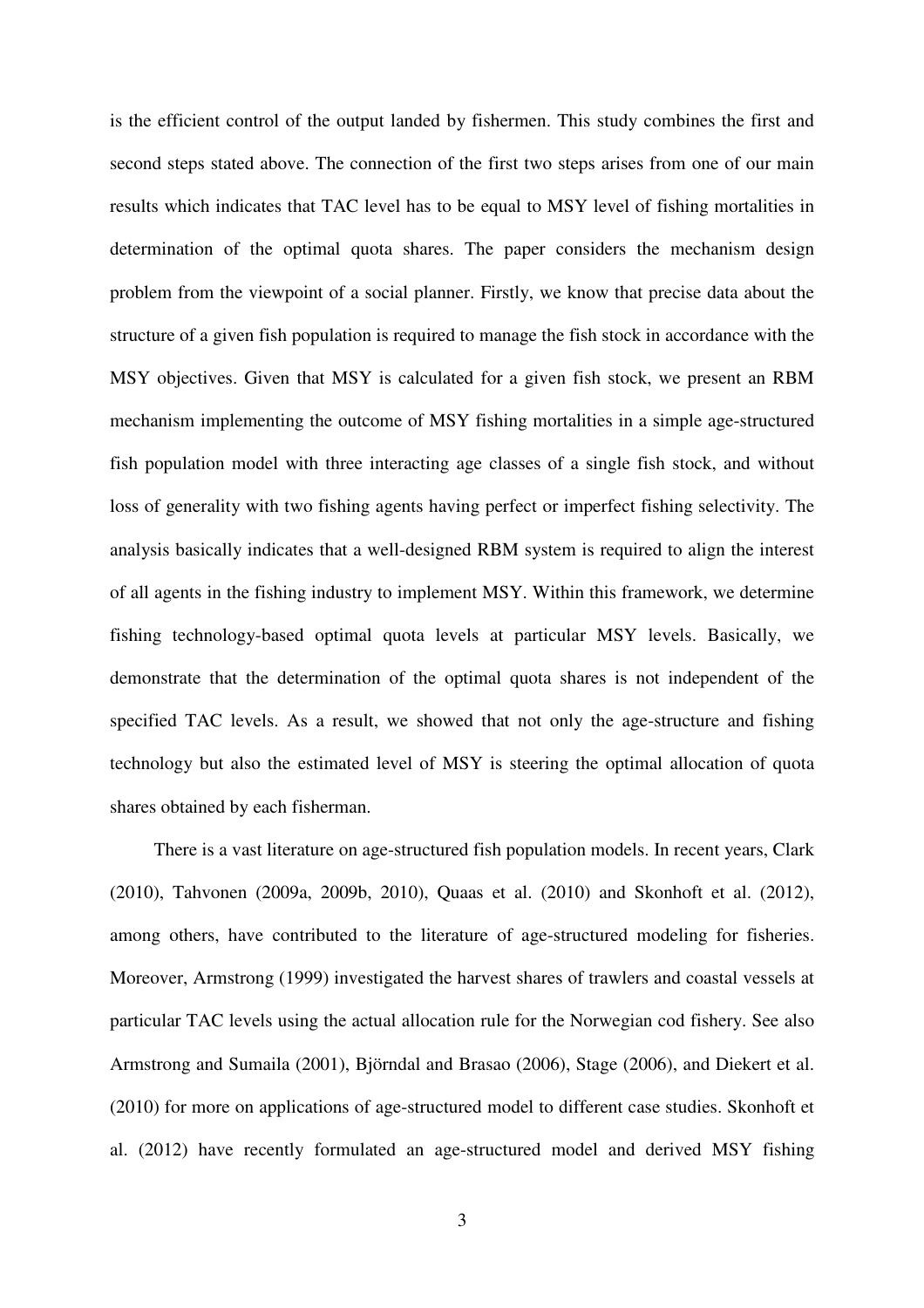mortalities similar to that of Reed's (1980). They estimate optimal fishing efforts that maximize the total profits of the two agents targeting the young mature fish and the old mature fish, respectively. However, the implementation of MSY approach under an individual quota system has not been discussed adequately. In most of the studies using age-structured fish population models, catchability coefficients are used as the key parameters for estimation of fishermen's catch compositions. Skonhoft et al. (2012) also used fixed catchability coefficients to estimate fishermen's catch compositions and optimal fishing efforts. In this paper, the age-structured fish population model developed by Skonhoft et al. (2012) is employed and fishing mortality rates at MSY are calculated using a simple Lagrangian method proposed by Skonhoft et al. (2012). Additionally, we consider an extra condition for catch composition of fishermen. Depending on the cost structures, after the high-revenue generating (old mature) fish are fully harvested, fishermen may act in a non-satiated behavior such that they may prefer to maintain their operations only for catching less-revenue generating (young mature) fish. This kind of decision depends on the cost structure of fishing operations. In this study, we investigate the mechanism design problem for allocation of fishing quotas by considering this non-satiated behavior of fishermen. In this sense, under the condition that fishermen fulfill their remaining quotas through capturing untargeted fish after the targeted fish population is fully harvested, the fix ratio of the catch of targeted fish to untargeted fish derived by the catchability coefficients is no longer valid. The reason why we consider such a case is that we aim to indicate the results of the non-satiated behavior of fishermen on the implementation of the MSY. In this environment, we work on three cases showing differences in fishing technologies of fishermen, and we determine technology-based optimal quota shares for particular MSY levels. Note that the maximum sustainable biomass yield harvesting strategies are described under different assumptions in the literature. Our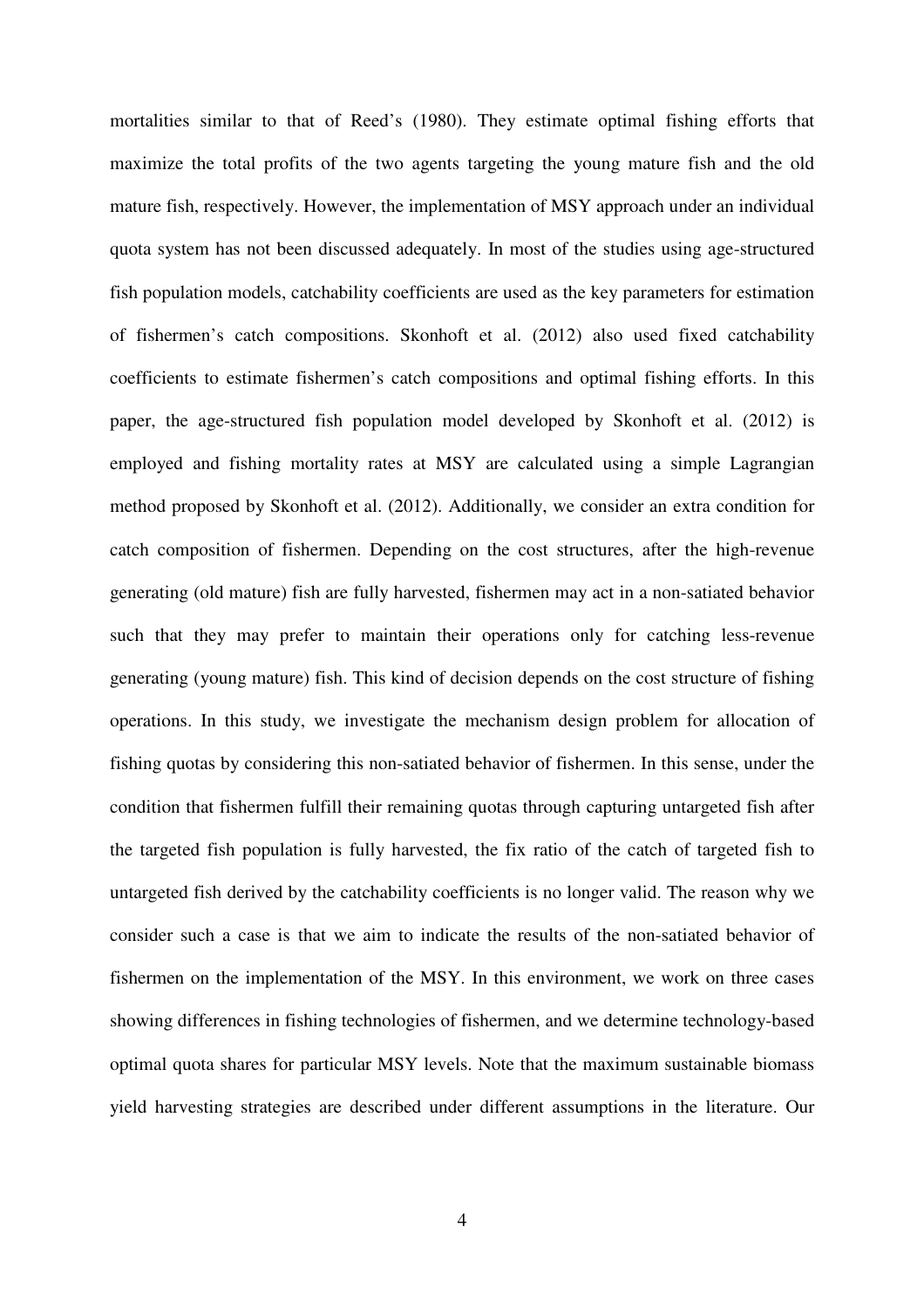main contribution is to show how to implement the optimal harvesting policy under different assumptions about fishing structures.

The rest of the paper is organized as follows. In the next section, we introduce the model and provide basic definitions. In Section 3, we formulate the optimization problem to find MSY fishing mortalities. Section 4 studies implementation of MSY fishing levels. Section 5 provides a numerical illustration of our main results. Section 6 discusses policy implications of our analysis and contains concluding remarks.

#### **2 The Model**

#### *2.1 Population Model*

The population model is based on three cohorts of the fish population. The juveniles are the members of the youngest class in the population. They are neither harvestable nor members of the spawning stock, while the old mature and young mature fish are both harvestable and members of the spawning stock. In addition, the old mature fish has higher fertility rate than the young mature fish has, as supposed by Reed (1980). Moreover, weight per fish is higher for the older fish  $(w_0 < w_1 < w_2)$ . It is considered that the juvenile has no market value, whereas price per weight for the old mature fish is higher than the price per weight for the young mature fish ( $p_0 = 0$ ,  $p_1 < p_2$ ). Owing to the fact that weight per fish and price per weight are less for the young mature fish than the old mature fish, the young mature fish refers to less revenue-generating fish in our analysis. The population at any time t is defined as follows:

Juveniles,  $X_{0,t}$  (age < 1),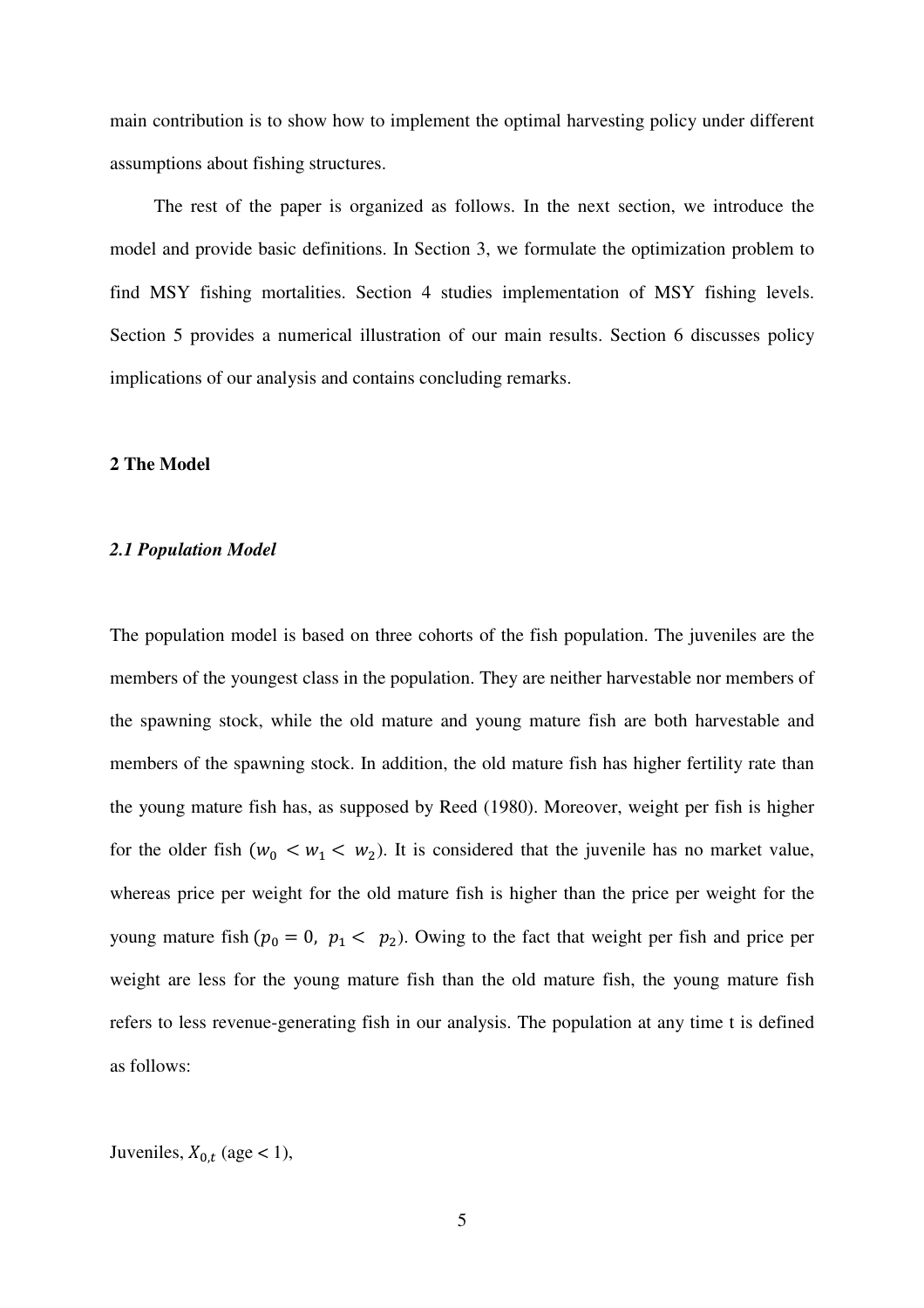Young matures,  $X_{1,t}$  ( $1 \leq$  age < 2),

Old matures,  $X_{2,t}$  (2  $\leq$  age).

In the model, we employ the Beverton-Holt type of recruitment function, which is increasing and concave for both age classes (Beverton and Holt, 1957). The number of recruits to the fish population at time t is:

$$
X_{0,t} = R(X_{1,t}, X_{2,t}) = a(X_{1,t} + \beta X_{2,t})/[b + (X_{1,t} + \beta X_{2,t})].
$$
 (1)

The number of recruits depends on the old mature and young mature fish populations and parameters of  $a$ ,  $b$  and  $\beta$ . The parameters of  $a$  and  $b$  are the scaling and shape parameters, respectively. Besides,  $\beta$  is the fertility parameter indicating the higher natural fertility of the old mature fish than of the young mature fish. The numbers of the juveniles and young mature fish at time t+1 are defined by the following equations:

$$
X_{0,t+1} = R(X_{1,t+1}, X_{2,t+1}),
$$
\n(2)

and

$$
X_{1,t+1} = s_0 X_{0,t} = s_0 R(X_{1,t}, X_{2,t}).
$$
\n(3)

The number of the old mature fish at t+1 is given as:

$$
X_{2,t+1} = s_1 (1 - f_{1,t}) X_{1,t} + s_2 (1 - f_{2,t}) X_{2,t}.
$$
 (4)

In the above notation,  $s_0$  is the fixed natural survival rate of the juveniles. Moreover,  $f_{1,t}$ ,  $s_1$ and  $f_{2,t}$ ,  $s_2$  are the fishing mortality rates and fixed natural survival rates of the young mature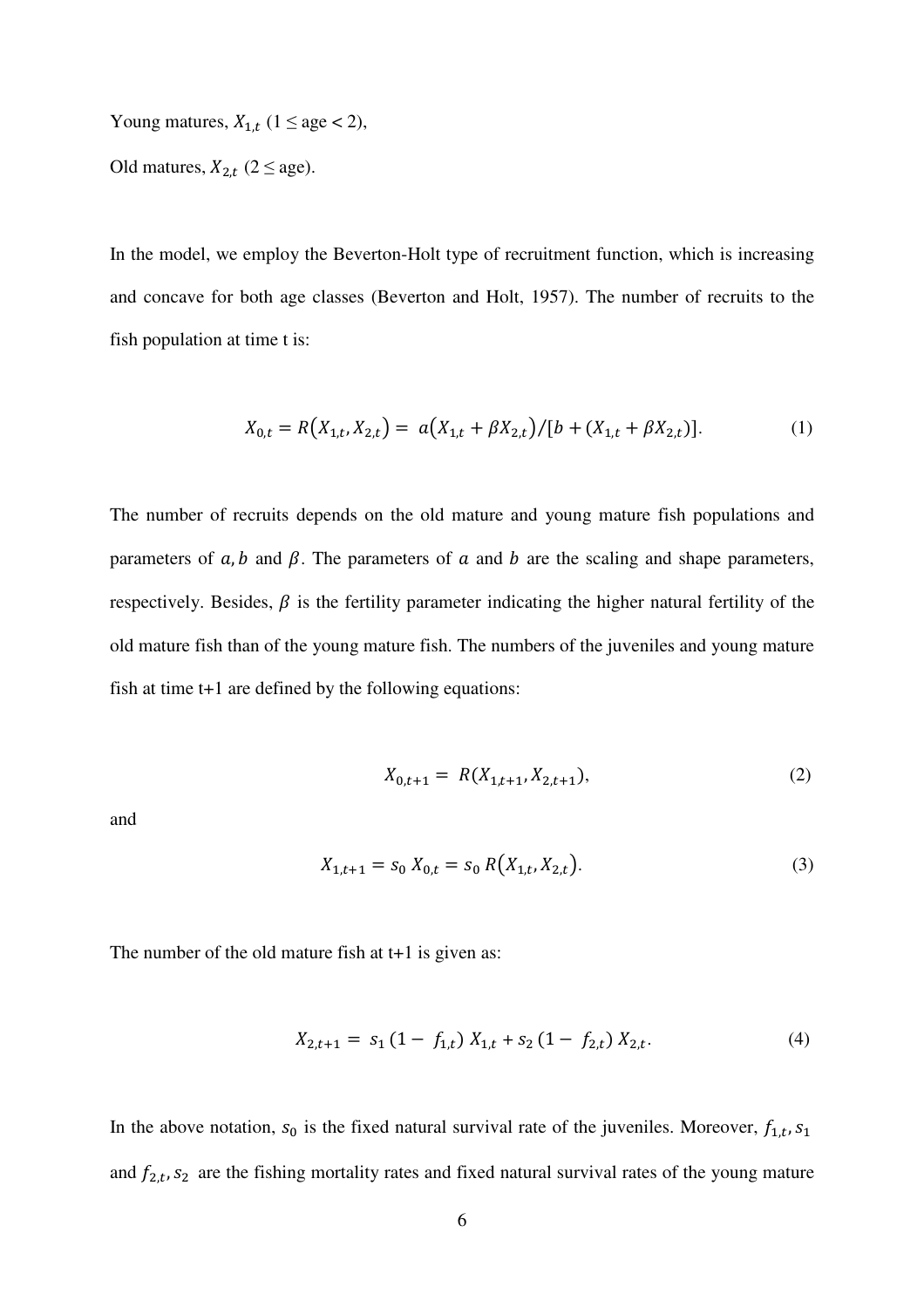and old mature fish, respectively. Life cycle scheme for this age-structured fish population is depicted in Table 1. The arrows directed to the right column from the left one show the ageing structure from t to t+1, and the arrows within the right column directed to the upper cells show the recruitment structure of the fish population.



**Table 1** Life cycle scheme of an age-structured fish population

In this study, it is considered that fishing activity occurs after spawning and before natural mortality. We aim to describe the quota allocation mechanism at the population equilibrium maximizing the population growth. Hence, fixed fishing mortalities at the population equilibrium (steady-state outcomes) are taken into consideration  $(X_{i,t+1} = X_{i,t} = X_i)$ . We also assume that the total biomass of the old mature fish is less than the total biomass of the young mature fish ( $w_2 X_2 < w_1 X_1$ ). This assumption refers to a stylized real life situation but it is also easy to extend our analysis to cover all possible cases. The following equations are the constraints of our maximization problem. Eq. (3') represents the spawning constraint and Eq. (4') represents the recruitment constraint.

$$
X_1 = s_0 R(X_1, X_2), \tag{3'}
$$

$$
X_2 = s_1 (1 - f_1) X_1 + s_2 (1 - f_2) X_2. \tag{4'}
$$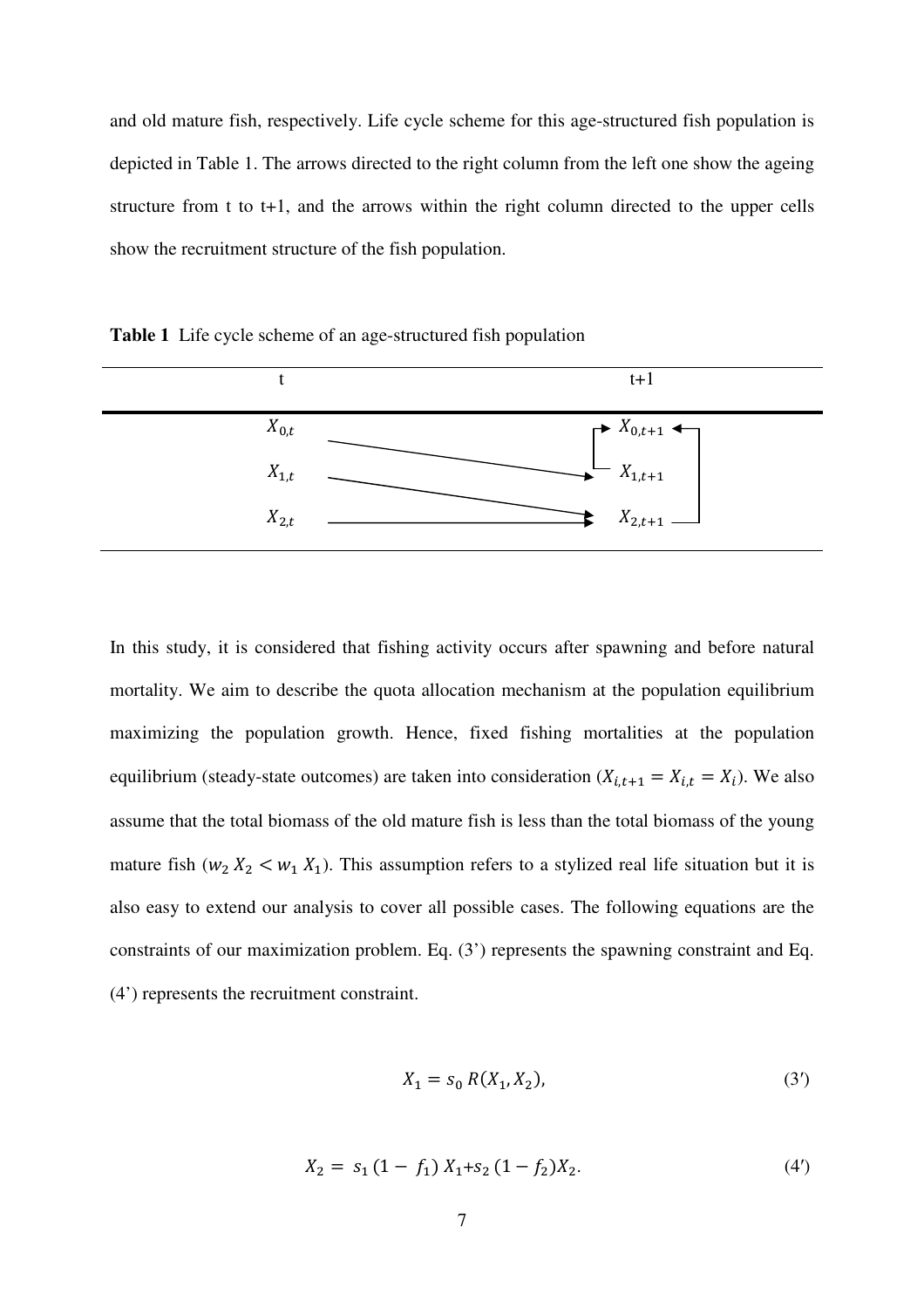The population model developed by Skonhoft et al. (2012) is described so far. Additionally, we need the condition stated above, the total biomass of the old mature fish is less than the total biomass of the young mature fish at the population equilibrium, to simplify our analysis. In what follows, under given age-structured population dynamics, catch compositions of fishermen are described and optimal allocation of quotas at MSY level of fishing is investigated for different cases.

#### *2.2 Catch Compositions*

In this mechanism design problem, we consider two fishermen characterized by their fishing technologies. Fishing technologies of fisherman 1 and fisherman 2 are denoted as  $j_1$  and  $j_2$ , respectively. Our analysis focuses on the situation in which both fishermen target the old mature class. Table 2 summarizes the three cases to be carried out. Case 1 refers to the fishing environment including two fishermen having perfect fishing selectivity. In Case 1, since both fishermen have perfect fishing selectivity it is easy to see that the quota allocation does not play a role in the achievement of MSY conditions. However, MSY level of fishing, which is equal to the TAC level, should be known to state whether MSY conditions can be achieved or not under this fishing environment. In Case 2, which is a more complex case, we investigate the optimal harvesting policy in a fishing environment including two fishermen having perfect and imperfect fishing selectivity, respectively. On the other hand, there are two fishermen having imperfect fishing selectivity in Case 3. For these three cases, we implement MSY harvesting policy outcomes given the fact that both fishermen target the old mature fish. The mechanism described in this paper can also be used to find optimal harvesting policy for a fishery including fishermen targeting different groups of fish.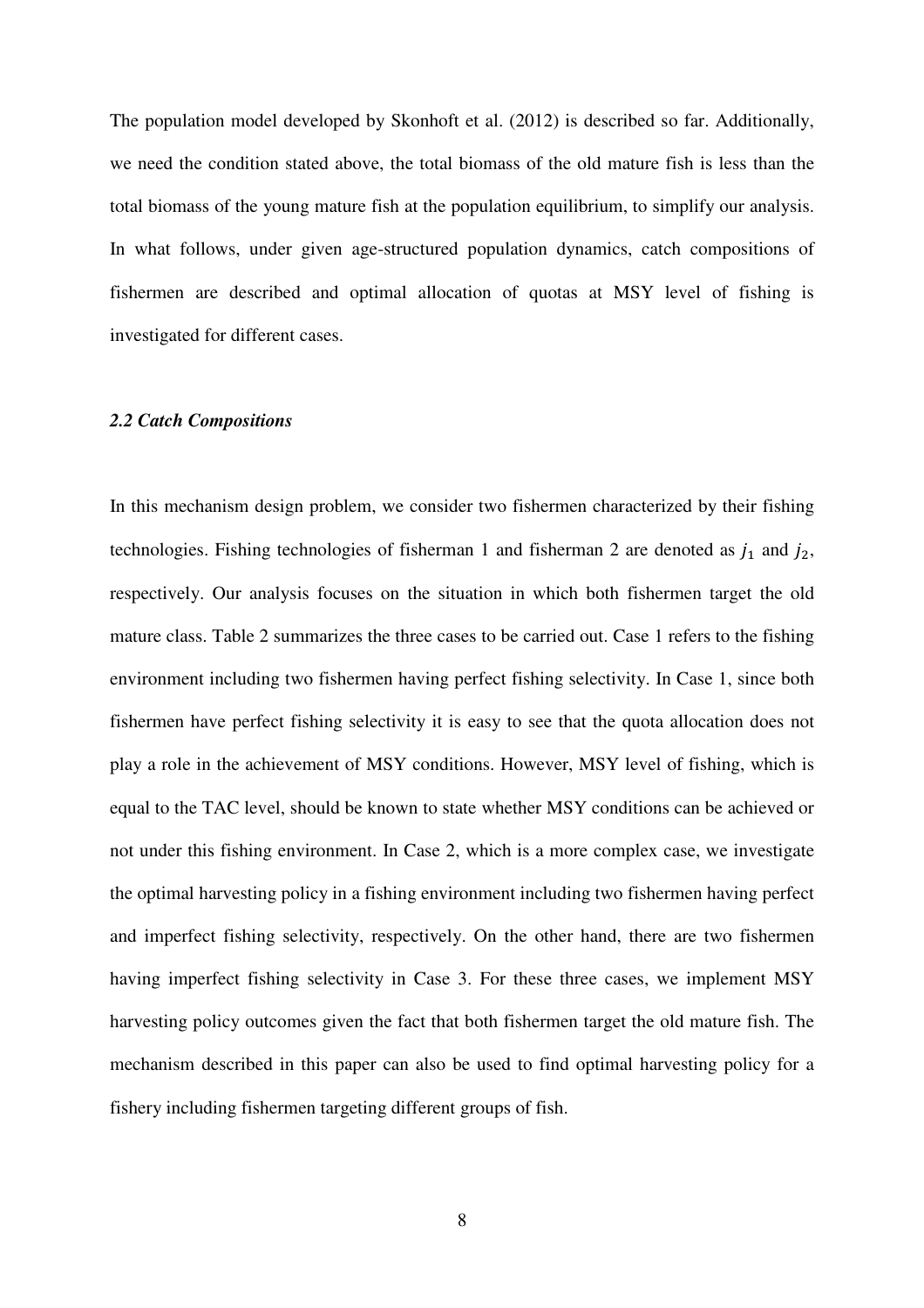|            | Fishing technology level of | Fishing technology level of |  |
|------------|-----------------------------|-----------------------------|--|
|            | fisherman 1                 | fisherman 2                 |  |
| Case 1     | $i_1 = 1$ (No bycatch)      | $i_2 = 1$ (No bycatch)      |  |
| Case $2^4$ | $j_1 = 1$ (No bycatch)      | $0.5 < j_2 < 1$ (Bycatch)   |  |
| Case 3     | $0.5 < j_1 < 1$ (Bycatch)   | $0.5 < j_2 < 1$ (Bycatch)   |  |

**Table 2** Cases on Catch Composition of Fishermen

Technology level of  $j_i$  simply derived from the catchability coefficients of fisherman i. Catchability coefficients of the old mature fish (targeted fish) and young mature fish (untargeted fish) for fisherman i are denoted by  $q_i^2$  and  $q_i^1$ , respectively. Under given catchability coefficients, we can simply write fishing technology of fisherman i as  $j_i =$  $q_i^2/q_i^1+q_i^2$ . At a given  $j_i$  level, catch of targeted fish of fisherman i is equal to  $j_i x 100$  percent of the total catch of that fisherman. The lower bound for fishing technologies are taken as 0.5 because we consider that both fishermen have fishing technologies compatible with capturing the targeted fish. Therefore,  $j_1$  and  $j_2$  are always greater than 0.5. For instance, given that  $j_i = 0.8$ , then it means that fisherman i captures  $n/4$  tonnes of young mature fish while capturing  *tonnes of the old mature fish. In the estimation of fishing technology, we do not* consider the catch of the juveniles or other type of marine species, which has no market value and hence are not landed by fishermen. Fishermen, fulfill the quotas assigned to them through capturing only targeted fish (under perfect fishing selectivity) or both targeted and untargeted but revenue-generating fish (under imperfect fishing selectivity). Therefore, fishing technology of a fisherman is just related to catchability of the old mature and young mature fish (bycatchability) of that fisherman.

<sup>&</sup>lt;sup>4</sup> The case in which  $0.5 < j_1 < 1$  and  $j_2 = 1$  is omitted since it is the symmetric of Case 2.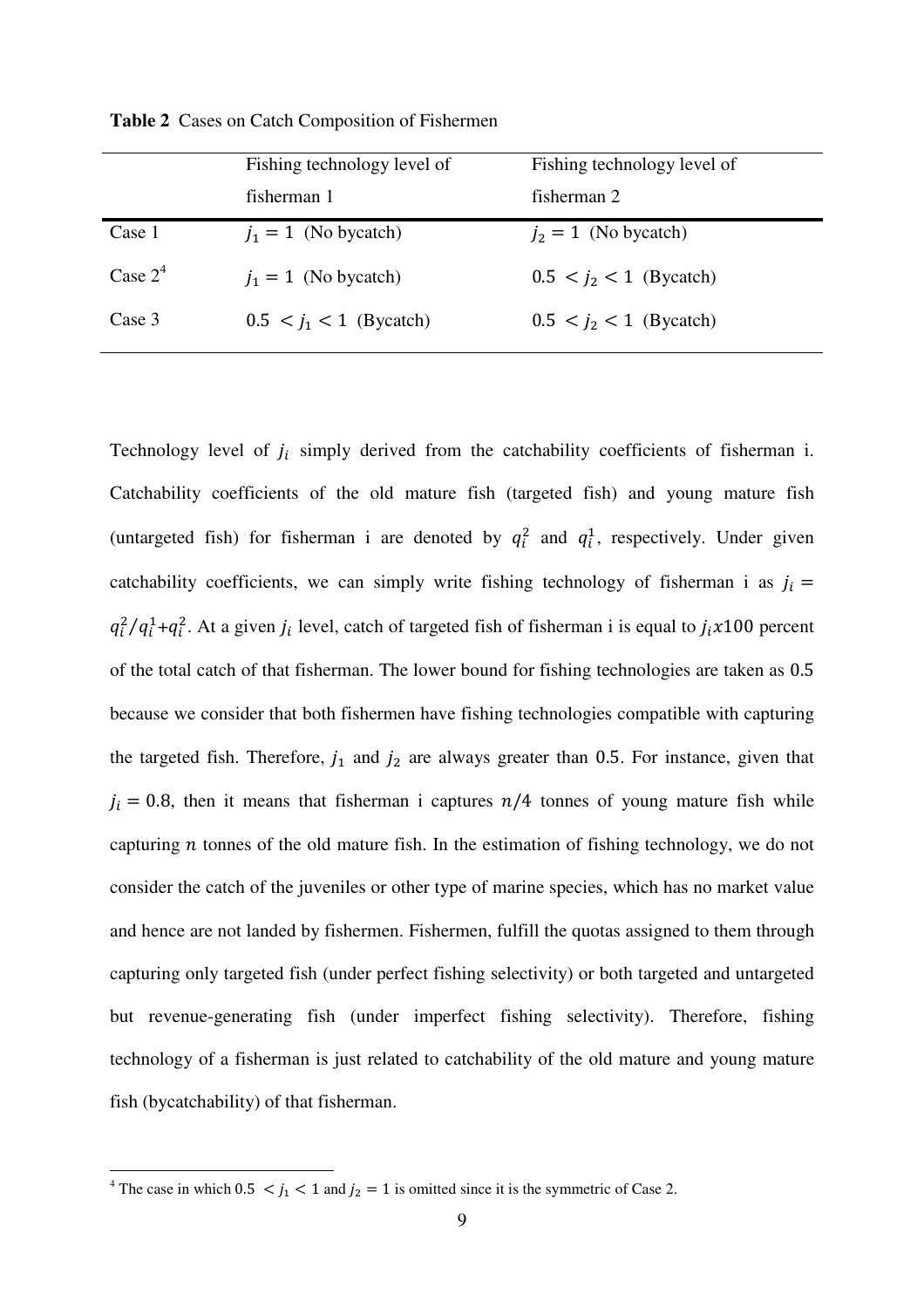To implement the MSY level, we first need to set the TAC equal to the MSY fishing mortalities. Since catching at the MSY level fixes the total biomass to be harvested in a given period, the population equilibrium level will be sustained. We investigate the optimal individual quota levels for particular MSY (=TAC) levels. The main task then becomes how to determine individual fishing quotas for particular TAC levels.

The quota share assigned to fisherman i,  $0 \le \alpha_i \le 1$ , is closely related to his fishing technology which is derived from catchability coefficients. However, the ratio between catch of the old mature and young mature fish of a fisherman is valid till the old mature fish population is fully harvested. Hence, catch compositions cannot always be estimated by using the ratio derived from catchability coefficients.

We assume that until one of the fishermen's quota is exhausted, fishermen harvest the same total weight of fish at a given time duration. That is, fishermen harvest the fish population in weight increments due to identical capacity of fishing vessels. They divide the weight increments equally until one of the fishermen's quota is reached. After one of the fishermen's quota is exhausted, the other fisherman fulfills his quota with the old mature fish (under perfect fishing selectivity) or the old mature and young mature fish (under imperfect fishing selectivitiy) if all old mature fish population had not been completely harvested. Otherwise, the fisherman fulfills his quota with only the young mature fish (under imperfect fishing selectivity). For example, in Case 2, if fisherman 1 harvests  $n$  tonnes of old mature fish at a given time, then fisherman 2 harvests  $j_2n$  tonnes of old mature fish and  $(1 - j_2)n$ tonnes of young mature fish given that  $n + j_2 n \leq w_2 X_2$  and n is less than the quota assigned to both fisherman 1 and fisherman 2,  $n \le \min{\{\alpha_1, TAC, \alpha_2, TAC\}}$ . If  $n = \alpha_1TAC < \alpha_2TAC$ and  $w_2X_2 = n + j_2n$ , then fisherman 2 fulfills his remaining quota with young mature fish and hence harvests  $\alpha_2 TAC - n$  additional tonnes of young mature fish. On the other hand, if  $n = \alpha_1 TAC < \alpha_2 TAC$  and  $w_2 X_2 - n > j_2 n$ , then fishermen 2 fulfills his remaining quota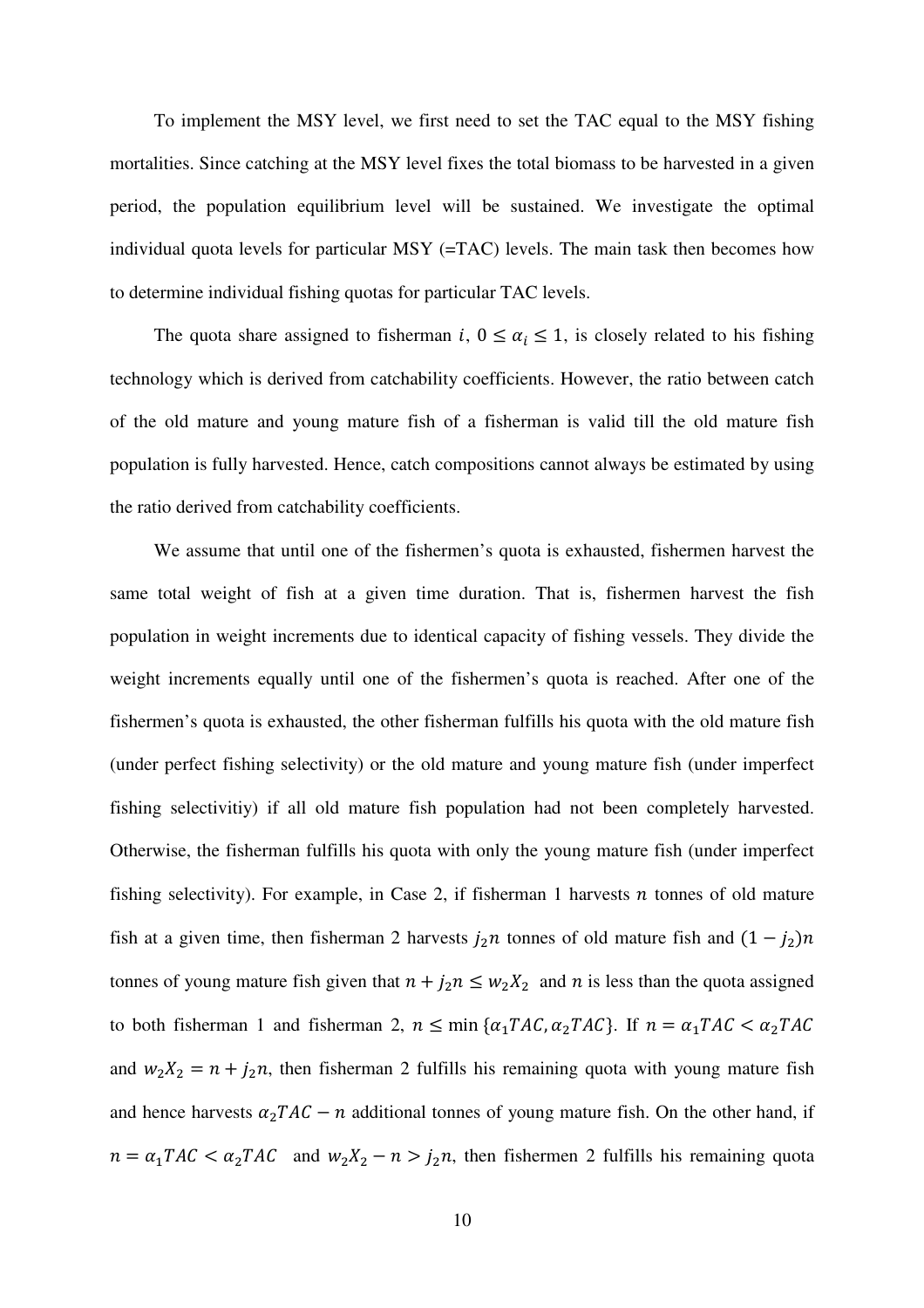with both age classes according to his technological fishing constraint and the assigned quota level. If  $n = \alpha_2 TAC < \alpha_1 TAC$ , then fisherman 1 fulfills his remaining quota with old mature fish and hence harvests  $\alpha_1 TAC - n = w_2 X_2 - (1 + j_2)n$  additional tonnes of old mature fish. For example, in Case 3, if fisherman 1 harvests  $j_1n$  tonnes of old mature fish and  $(1 - j_1)n$ tonnes of young mature fish at a given time, then fisherman 2 harvests  $j_2n$  tonnes of old mature fish and  $(1 - j_2)n$  tonnes of young mature fish given that  $n \leq \min \{ \alpha_1 T A C, \alpha_2 T A C \}.$ If without loss of generality  $n = \alpha_1 T A C < \alpha_2 T A C$ , then fisherman 2 fulfills his quota according to his technological fishing constraint, the assigned quota level and the composition of surviving fish as in Case 2.

The following example is provided to clarify this situation. First of all, suppose that all quotas are assigned to fisherman 1 who has an imperfect fishing selectivity and TAC is determined at a level such that  $TAC \leq w_2 X_2 + [(1-j_1)/j_1] w_2 X_2$ . In this case, fisherman 1 captures *n* tonnes of targeted fish where  $n = j_1 T A C \leq w_2 X_2$ , and  $[(1 - j_1)/j_1] n$  tonnes of untargeted fish. The ratio derived from the catchability coefficients is valid in this case. On the other hand, if TAC is determined above  $w_2 X_2 + [(1 - j_1)/j_1] w_2 X_2$ , which is the cut-off level, then catch of the young mature fish of fisherman i will exceed its expected level derived by the catchability coefficients. The reason is that, after the old mature fish population is fully harvested, fisherman 1 will fulfill his remaining quota through capturing the young mature fish under the assumption that fishermen are non-satiated. The weight of catch of targeted fish by fisherman 1 will be equal to  $w_2 X_2$  and the rest of his catches will consist of  $TAC - w_2 X_2$ weight of the young mature fish. As a result, given that fisherman 1 targets the old mature fish and bycatches the young mature fish, the ratio of the weight of catch of targeted fish to the weight of bycatch derived by the catchability coefficients is provided until the old mature fish population is fully harvested. Additionally, in our analysis we did not take into consideration the TAC levels, which are higher than or equal to the total biomass of the young mature fish.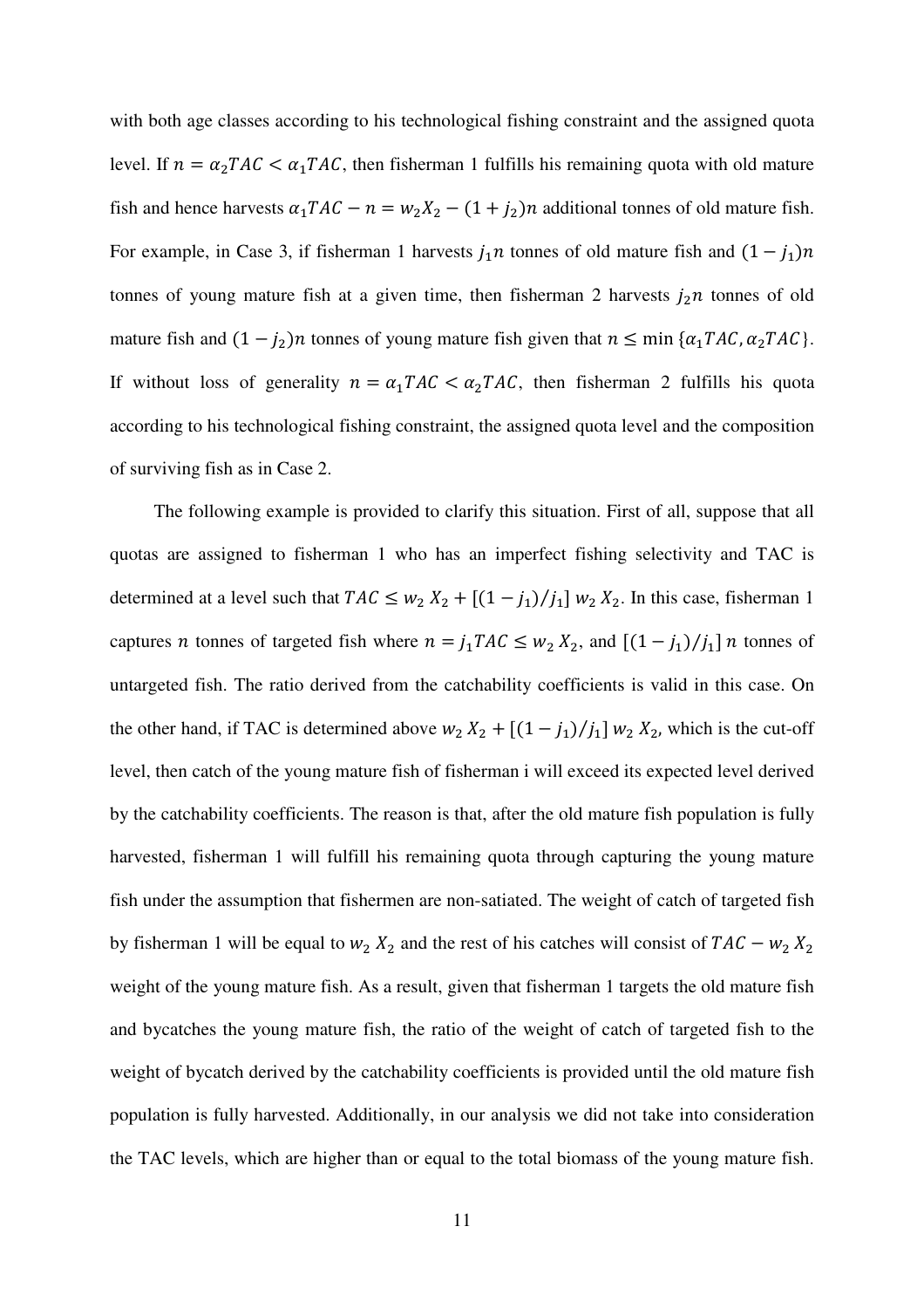Thus, in our analysis  $TAC \leq w_1 X_1$  is always provided as a realistic situation. We continue by defining catch compositions of fishermen at different TAC levels.

The initial process of estimating the catch compositions of fishermen is to determine the cut-off levels for TAC under giving fishing technology conditions. For example, consider a fishing environment including two fishermen having imperfect fishing selectivity (0.5 <  $j_1$  < 1, 0.5 <  $j_2$  < 1). Under given fishing technologies, the cut-off levels for TAC are  $w_2 X_2 + [(1-j_1)/j_1] w_2 X_2$  and  $w_2 X_2 + [(1-j_2)/j_2] w_2 X_2$ . If MSY is calculated below the minimum of these cut-off levels such that  $TAC < \min \{w_2 X_2 + [(1-j_1)/j_1] w_2 X_2,$  $w_2 X_2 + [(1-j_2)/j_2] w_2 X_2$ , then catch composition of fisherman i can be defined as follows:

$$
\alpha_i \, TAC = \, h_2^i \, w_2 \, X_2 + b_1^i \, w_1 \, X_1, \, \sum_{i=1,2} \alpha_i = 1 \tag{5}
$$

where  $\alpha_i$  is the quota share assigned to fisherman i as a percentage of TAC. Then, total harvest of fisherman 1 is equal to  $\alpha_1$  TAC consisting of  $h_2^1 w_2 X_2$  tonnes of old mature (targeted) fish and  $b_1^1 w_1 X_1$  tonnes of young mature (untargeted) fish. Likewise, total harvest of fisherman 2 consists of  $h_2^2 w_2 X_2$  tonnes of old mature fish and  $h_1^2 w_1 X_1$  tonnes of young mature fish. Catch compositions of fishermen for the specified TAC level can also be expressed in the following way:

$$
h_2^1 w_2 X_2 = j_1 \alpha_1 TAC > b_1^1 w_1 X_1 = (1 - j_1) \alpha_1 TAC,
$$
  

$$
h_2^2 w_2 X_2 = j_2 \alpha_2 TAC > b_1^2 w_1 X_1 = (1 - j_2) \alpha_2 TAC.
$$

This simple pattern is given to show how our methodology works under described fishing environment for TAC levels such that  $\sum_{i=1}^{3} X_i + [(1-j_1)/j_1] w_2 X_2$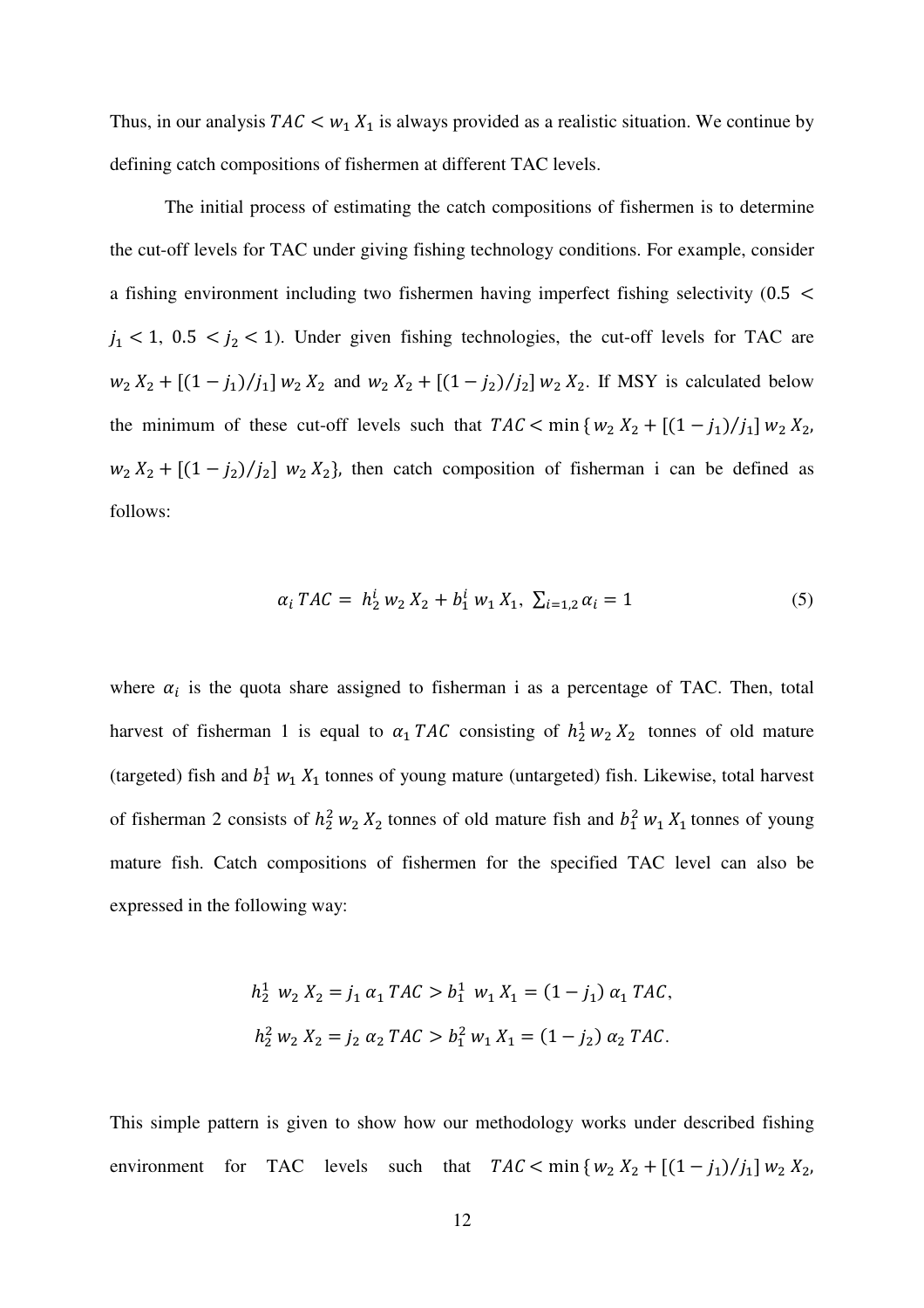$w_2 X_2 + [(1-j_2)/j_2] w_2 X_2$ . In this environment, the weight of target fish catch of fisherman i is higher than the weight of bycatch of that fisherman. As a result, we obtain the inequalities of  $h_2^1 w_2 X_2 > b_1^1 w_1 X_1$  and  $h_2^2 w_2 X_2 > b_1^2 w_1 X_1$  for the given conditions.

On the other hand, TAC may also be set at levels between the two cut-off levels or higher than the maximum of the cut-off levels. In the light of the preceding discussions, it is easy to see that catch compositions of fishermen show differences according to the TAC levels and catch ratio is not fixed for the later cases. Within this framework, we investigate the optimal quota allocations at particular TAC levels under three possible cases for catch compositions of the fishery. In the next section, we present the robust methodology to derive MSY fishing levels for this environment.

#### **3 Maximum Sustainable Yield**

In this part of the study, MSY level is investigated under the age-structured fish population model. The problem of finding the MSY harvesting strategies for this environment has been studied in the literature. We present this section for the completeness of the paper. We directly apply the approach of Skonhoft et al. (2012) to show the optimal fishing mortality conditions at MSY. The harvest function is:

$$
Y = f_1 w_1 X_1 + f_2 w_2 X_2. \tag{6}
$$

The constraints for the maximization problem are:

$$
X_1 = s_0 \ R(X_1, X_2) \,, \tag{3'}
$$

and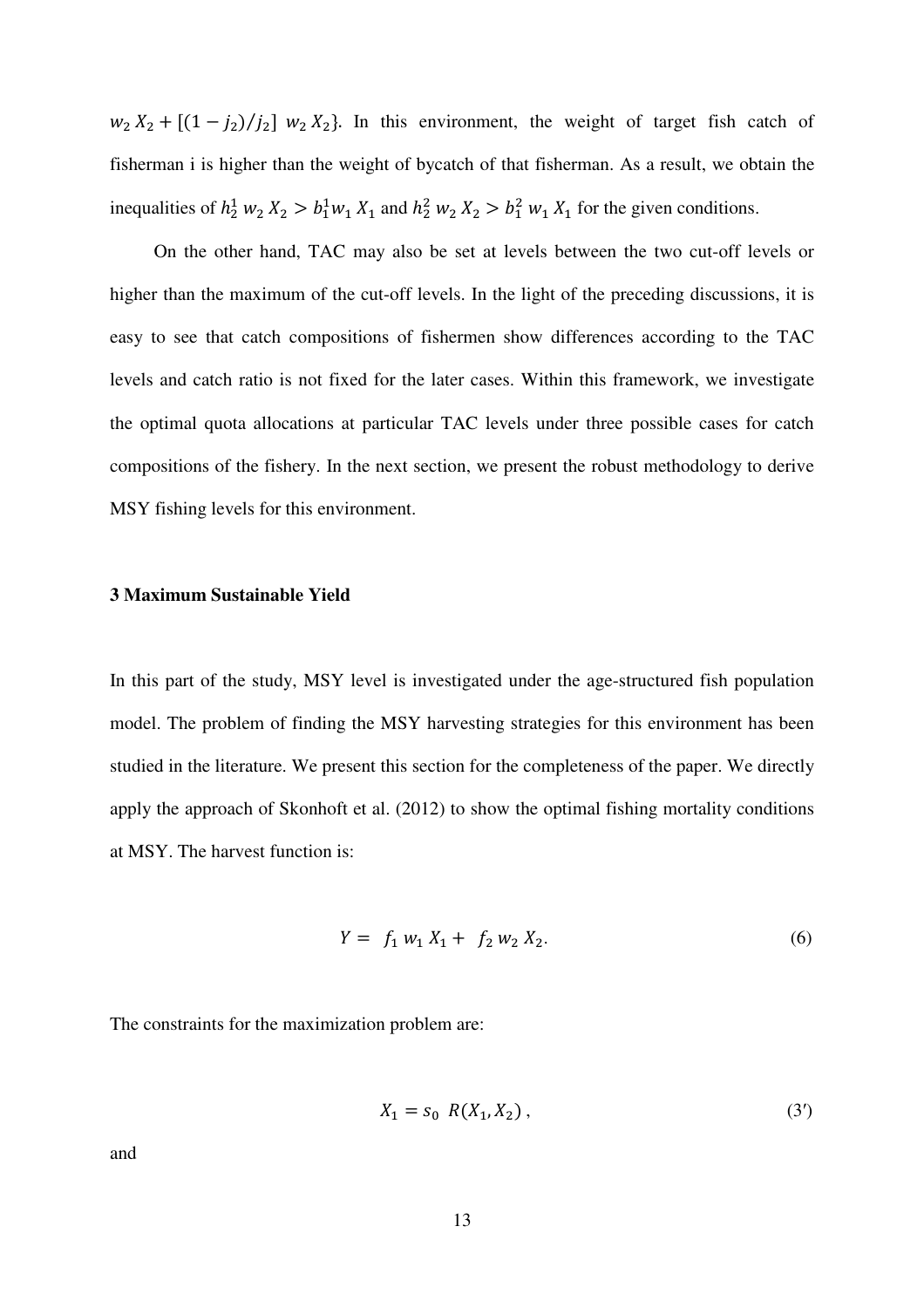$$
X_2 = s_1 (1 - f_1) X_1 + s_2 (1 - f_2) X_2. \tag{4'}
$$

The Lagrangian function and the first order necessary conditions, which are also sufficient for this problem, derived from the simple Lagrangian model are:

$$
L = f_1 w_1 X_1 + f_2 w_2 X_2 - \varphi [X_1 - s_0 R(X_1, X_2)] - \mu [X_2 - s_1 (1 - f_1) X_1 + s_2 (1 - f_2) X_2]
$$
\n(7)

$$
\partial L/\partial f_1 = (w_1 - \mu s_1) X_1 \le 0; 0 \le f_1 < 1 \,, \tag{8}
$$

$$
\partial L/\partial f_2 = (w_2 - \mu s_2) X_2 \leq z \geq 0; 0 \leq f_2 \leq 1,
$$
\n(9)

$$
\partial L/\partial X_1 = f_1 w_1 + \varphi (s_0 R_1' - 1) + \mu s_1 (1 - f_1) = 0, \qquad (10)
$$

$$
\partial L/\partial X_2 = f_2 w_2 + \varphi s_0 R_2' + \mu s_2 [(1 - f_2) - 1] = 0. \tag{11}
$$

It can be extracted from the first order necessary conditions that  $\partial L/\partial f_1$  and  $\partial L/\partial f_2$  are independent of the recruitment function. It is also assumed that the natural survival rates of the old mature and young mature fish do not differ at a significant level. Hence, the ratios of weights to natural survival rates satisfy the inequality of  $w_2$ / $s_2$  >  $w_1$ / $s_1$  (Skonhoft et al., 2012). The conditions for fishing mortalities, which can be derived from the first order necessary conditions are:

1) Given that  $\mu = w_1/s_1 < w_2/s_2$ , then  $\partial L/\partial f_1 = 0$  and  $\partial L/\partial f_2 > 0$ . A one-unit increase in  $f_1$  does not change the value of the objective function. However, a one-unit increase in  $f_2$  increases the value of the objective function at an amount of  $(w_2 - \mu s_2) X_2$ . Hence,  $f_2$  should be maximized and  $f_1$  should be such that  $0 < f_1 < 1$ . Therefore, we can write the fishing mortality conditions as  $0 < f_1 < 1$  and  $f_2 = 1$ .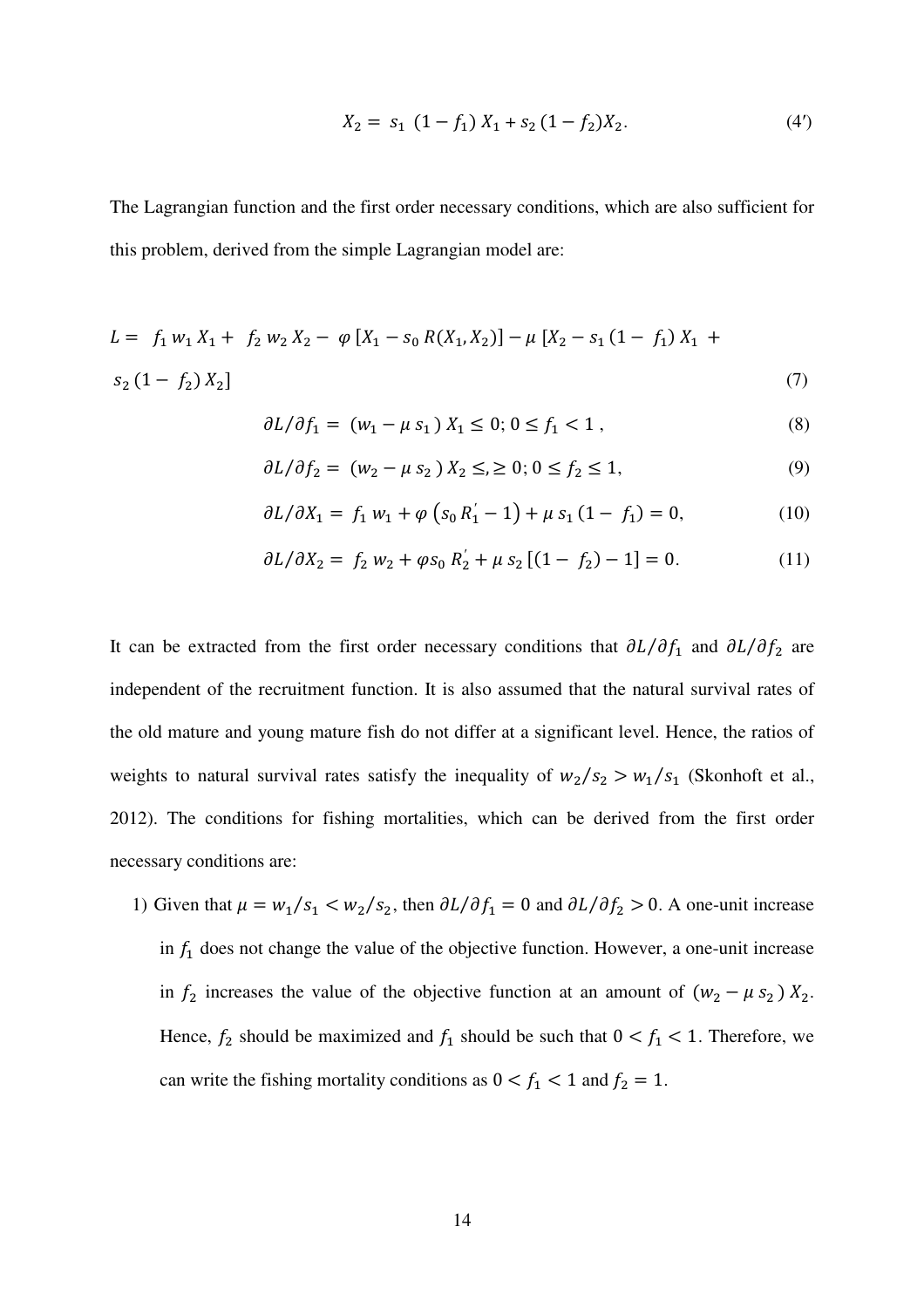- 2) Given that  $w_1/s_1 < \mu < w_2/s_2$ , then  $\partial L/\partial f_1 < 0$  and  $\partial L/\partial f_2 > 0$ . Hence,  $f_2$  should be maximized and  $f_1$  should be minimized to maximize the objective function. This implies that  $f_1$  and  $f_2$  should be 0 and 1, respectively.
- 3) Given that  $w_1/s_1 < \mu = w_2/s_2$ , then  $\partial L/\partial f_1 < 0$  and  $\partial L/\partial f_2 = 0$ . Hence,  $f_2$  should be such that  $0 < f_2 < 1$  and  $f_1$  should be minimized, which is satisfied at  $f_1 = 0$ .
- 4) Given that  $w_1/s_1 < w_2/s_2 < \mu$ , then  $\partial L/\partial f_1 < 0$  and  $\partial L/\partial f_2 < 0$ . Under this condition,  $f_2$  and  $f_1$  should be minimized. This solution is not economically sustainable since the total equilibrium biomass harvested cannot be equal to zero.
- 5) Given that  $\mu < w_1/s_1 < w_2/s_2$ , then  $\partial L/\partial f_1 > 0$  and  $\partial L/\partial f_2 > 0$ . Under this condition,  $f_2$  and  $f_1$  should be maximized. This one also cannot be an optimal allocation since fishing mortality of the young mature fish should be less than 1  $(f_1 < 1)$  to provide the sustainability of the fish population.

Table 3 depicts the fishing mortality rates at MSY under different conditions for  $\mu$ ,  $w_1$ / $s_1$  and  $w_2$ / $s_2$ . The 4<sup>th</sup> and 5<sup>th</sup> results cannot be the optimal solutions as discussed above. Given that the shadow value of the spawning constraint satisfies the inequalities 4 and 5, MSY is not achieved. Therefore, the shadow value of the spawning constraint must satisfy the inequalities of 1, 2 or 3 to achieve MSY.

|    |                              |     | $\partial L/\partial f_1$ $\partial L/\partial f_2$ | $f_1$                            | I2            |
|----|------------------------------|-----|-----------------------------------------------------|----------------------------------|---------------|
|    | 1) $\mu = w_1/s_1 < w_2/s_2$ |     |                                                     | $= 0$ > 0 0 < f <sub>1</sub> < 1 | $=1$          |
|    | 2) $w_1/s_1 < \mu < w_2/s_2$ | < 0 | > 0                                                 | $= 0$                            | $=1$          |
| 3) | $w_1/s_1 < \mu = w_2/s_2$    | < 0 | $= 0$                                               | $= 0$                            | $0 < f_2 < 1$ |

**Table 3** Fishing mortality rates at MSY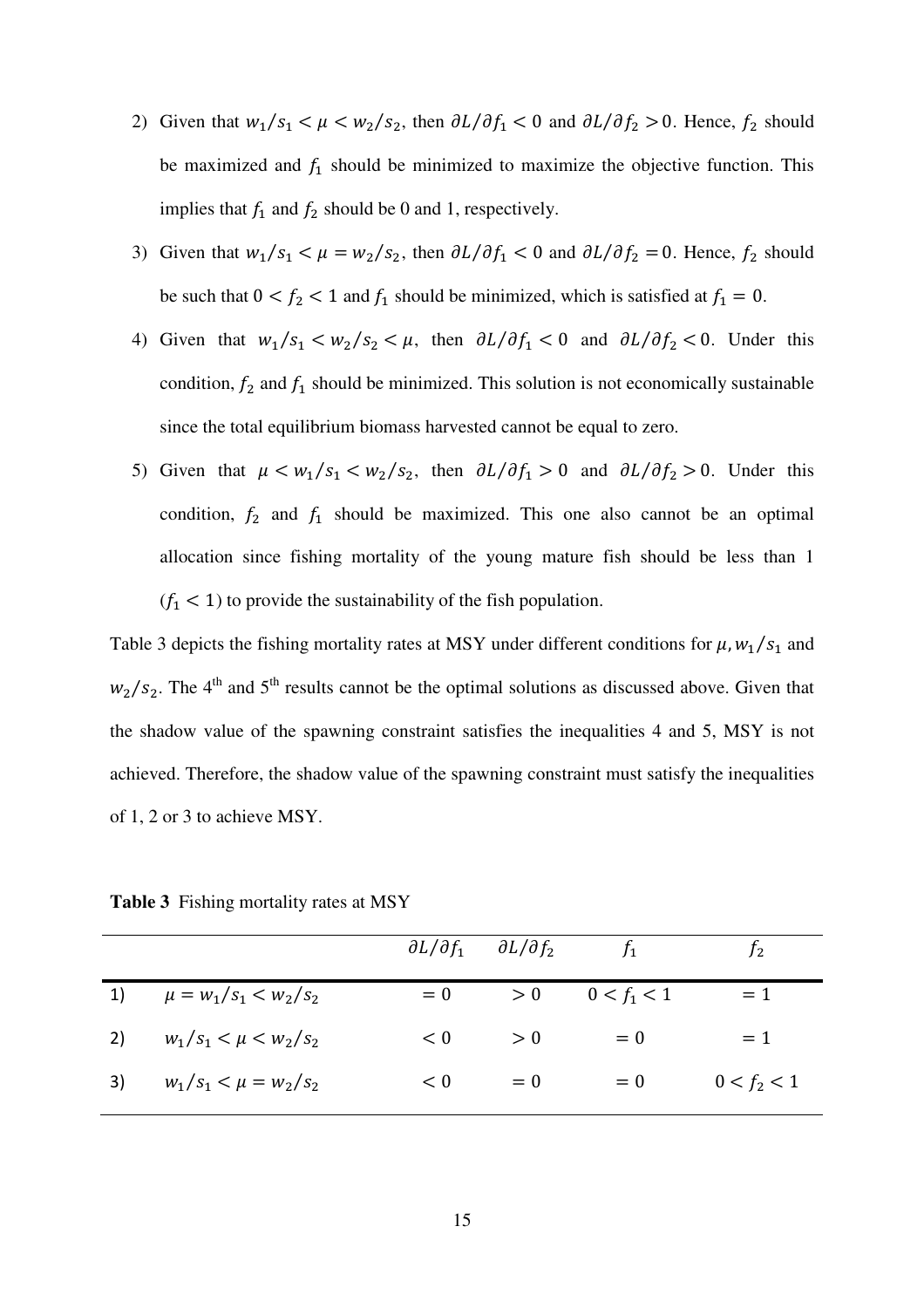We find the fishing mortality rates through the maximization problem. As mentioned before, TAC is set at MSY, which is equal to total fishing mortalities. The following equation defines the TAC level for our allocation mechanism:

$$
TAC = \text{MSY} = f_1 w_1 X_1 + f_2 w_2 X_2. \tag{12}
$$

It should be noted that in every case, we only analyze the fishing mortality solutions, which are compatible with the fishing technologies given in that case. For instance, given that both fishermen have imperfect fishing selectivity, then we do not take into consideration the fishing mortality solutions such as  $f_1 = 0$  and  $f_2 = 1$  or  $f_1 = 0$  and  $f_2 < 1$  because achievement of MSY at  $f_1 = 0$  is not possible since both fishermen bycatch at given fishing technologies. Hence, we look for optimal allocation of quotas at fishing mortalities such that  $0 < f_1 < 1$  and  $f_2 = 1$ , for the given case. Briefly, we determine the optimal quota levels at fishing mortalities, which can be obtained under given fishing technologies. Thus, rather than representing this kind of impossible solutions in the summary tables, we prefer to eliminate these solutions initially and hence they are not represented in the tables showing the optimal quota levels. In addition, as a result of our assumption considering the non-satiated behavior of fishermen, both fishermen always try to fulfill the quotas assigned to them. However, there is a situation that may result in quota waste despite the fact that fishermen are non-satiated. If the TAC is set above the cut-off points and quotas are not efficiently allocated, then the fisherman who has perfect fishing selectivity (in Case 1 or Case 2) may waste a part of the quotas assigned to him. This situation is observed if there are still remaining quotas of the fisherman who has perfect selectivity after the old mature fish population is fully caught. Thus, a part of the quota is wasted since that fisherman has perfect fishing selectivity and cannot fulfill his remaining quotas through capturing young mature fish. However, we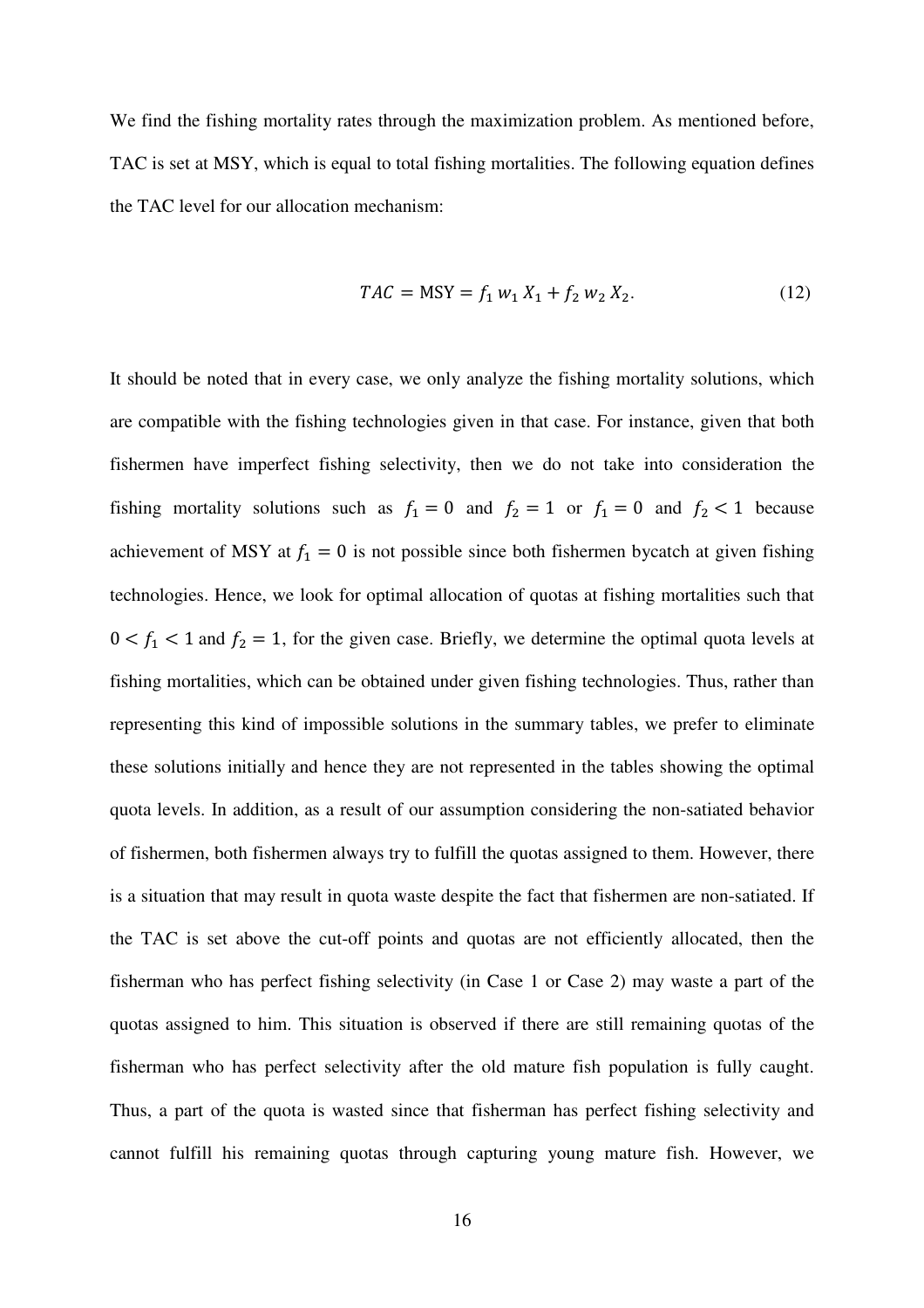consider that the social planner is aware of the possibility and eliminates these types of allocations, which result in waste of quota. That is, for the optimal quota levels of  $\alpha_i$ ,  $\alpha_i TAC = h_2^i w_2 X_2$  if  $j_i = 1$  for all  $i \in \{1,2\}.$ 

#### **4 Implementation of the Maximum Sustainable Yield**

In this section, we start to work on our main problem, implementation of MSY under different assumptions about fishing technologies. Let us begin our analysis on optimal allocation of quotas at particular MSY levels for Case 1.

# *Case 1: Suppose that both fishermen have perfect fishing selectivity (* $j_1 = j_2 = 1$ *).*

Case 1.1: If the optimal fishing mortalities of the young mature and old mature fish are found as  $f_1 = 0$  and  $0 < f_2 < 1$ , then TAC is determined at a level such that  $TAC = f_2 w_2 X_2$  by Eq. 12. Since both fishermen have perfect fishing selectivity, MSY is achieved regardless of the allocation of quotas which means that the total weight of catches will be equal to  $f_2 w_2 X_2$ at every combination of quota shares.

Case 1.2: If the optimal fishing mortalities of the young mature and old mature fish are found as  $f_1 = 0$  and  $f_2 = 1$ , then TAC is equal to  $w_2 X_2$ . Under these conditions, MSY is achieved regardless of quota allocation as observed in Case 1.1. Hence, total weight of catches will always be equal to  $w_2 X_2$ .

Optimal allocation of quotas for Case 1 is summarized in Table 4.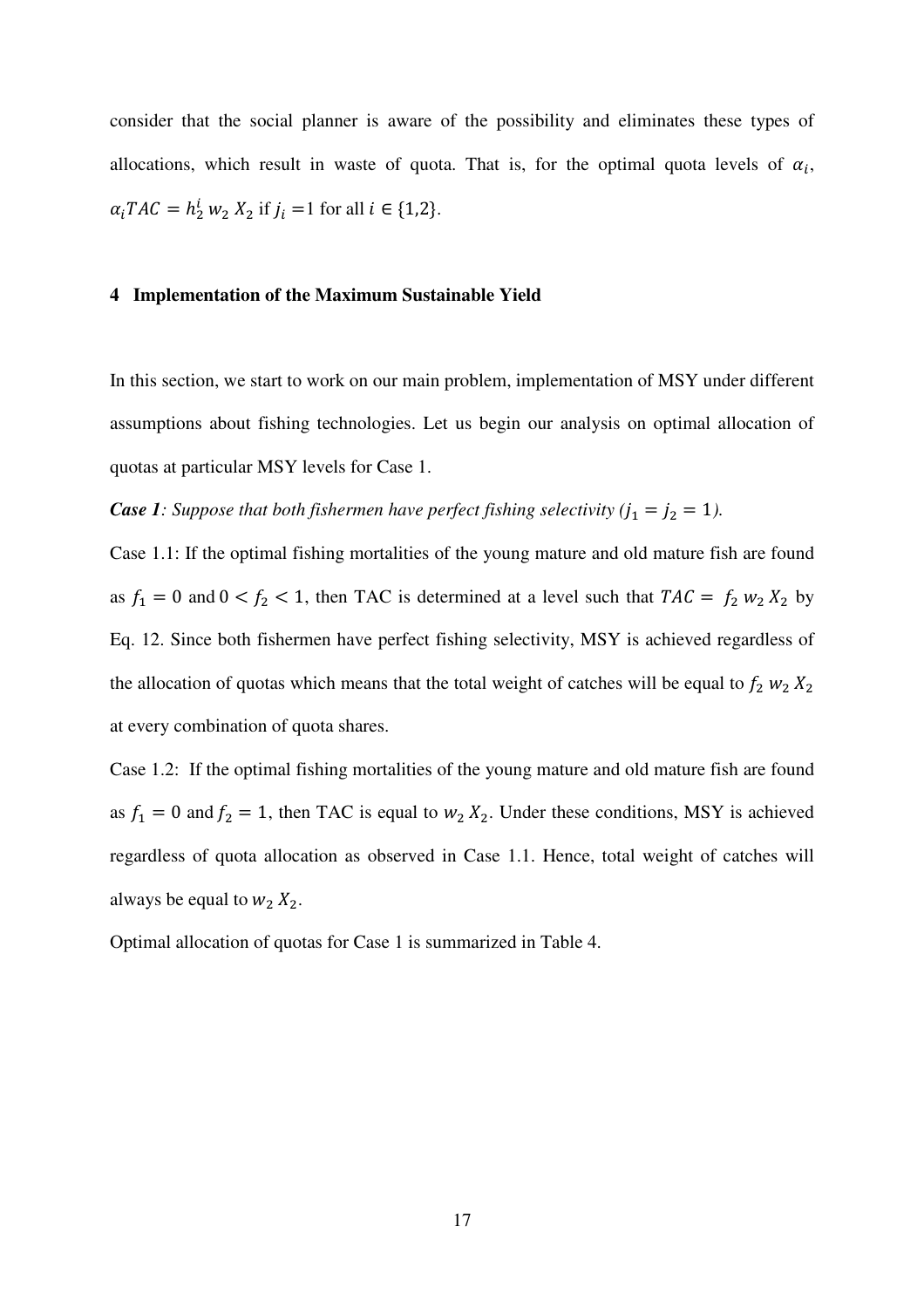|             | The discounted                                  | Fishing mortality                          | Optimal allocation                                                                                              |  |  |  |
|-------------|-------------------------------------------------|--------------------------------------------|-----------------------------------------------------------------------------------------------------------------|--|--|--|
|             | biomass conditions                              | rates at MSY                               | of quotas at MSY                                                                                                |  |  |  |
| Case 1      | $TAC = f_2 w_2 X_2 < w_2 X_2$                   |                                            |                                                                                                                 |  |  |  |
|             |                                                 |                                            | $w_1/s_1 < \mu = w_2/s_2$ $f_1 = 0, 0 < f_2 < 1$ $\alpha \mid \alpha_i \in [0,1] \land \alpha_1 + \alpha_2 = 1$ |  |  |  |
| $j_1 = 1$ , | ii.                                             | $w_2 X_2 \leq TAC = f_1 w_1 X_1 + w_2 X_2$ |                                                                                                                 |  |  |  |
| $j_2 = 1$   | $w_1/s_1 < \mu \leq w_2/s_2$ $f_1 = 0, f_2 = 1$ |                                            | $\{\alpha \mid \alpha_i \in [0,1] \land \alpha_1 + \alpha_2 = 1\}$                                              |  |  |  |
|             |                                                 |                                            |                                                                                                                 |  |  |  |

**Table 4** Quota allocation mechanism for Case 1

*Result 1: Given that both fishermen have perfect fishing selectivity, MSY will be achieved for every combinations of individual quota shares,*  $\alpha_1$  *and*  $\alpha_2$  *where*  $\alpha_1 + \alpha_2 = 1$ *, under two different conditions. Firstly, if the optimal fishing mortalities of the young mature and old mature fish are found as*  $f_1 = 0$  *and*  $0 < f_2 < 1$  *and TAC is set at*  $f_2 w_2 X_2$  *and secondly, if the optimal fishing mortalities of the young mature and old mature fish are found as*  $f_1 = 0$ and  $f_2 = 1$  and TAC is set at  $w_2 X_2$ , then MSY is achieved. Otherwise, MSY is not achieved.

The first case investigates the optimal quota levels for fishermen having perfect fishing selectivity. The second case, which is a more complex one, studies the optimal allocation of quotas for fishermen having different fishing technologies.

*Case 2: Suppose that fisherman 1 has perfect fishing selectivity and fisherman 2 has imperfect fishing selectivity (j<sub>1</sub> = 1 and*  $0.5 < j_2 < 1$ ).

Case 2.1: If the optimal fishing mortalities of the young mature and old mature fish are found as  $f_1 = 0$  and  $0 < f_2 < 1$ , then TAC is determined at a level satisfying  $TAC =$  $f_2$   $w_2$   $X_2$ . Under these conditions, MSY is achieved if all quotas are assigned to fisherman 1 since fishing mortality of the young mature fish can only be equal to zero under the quota allocation of  $\alpha_1 = 1$  and  $\alpha_2 = 0$ . Hence, MSY is achieved only at the corner solution:  $\alpha_1 = 1$ and  $\alpha_2 = 0$ .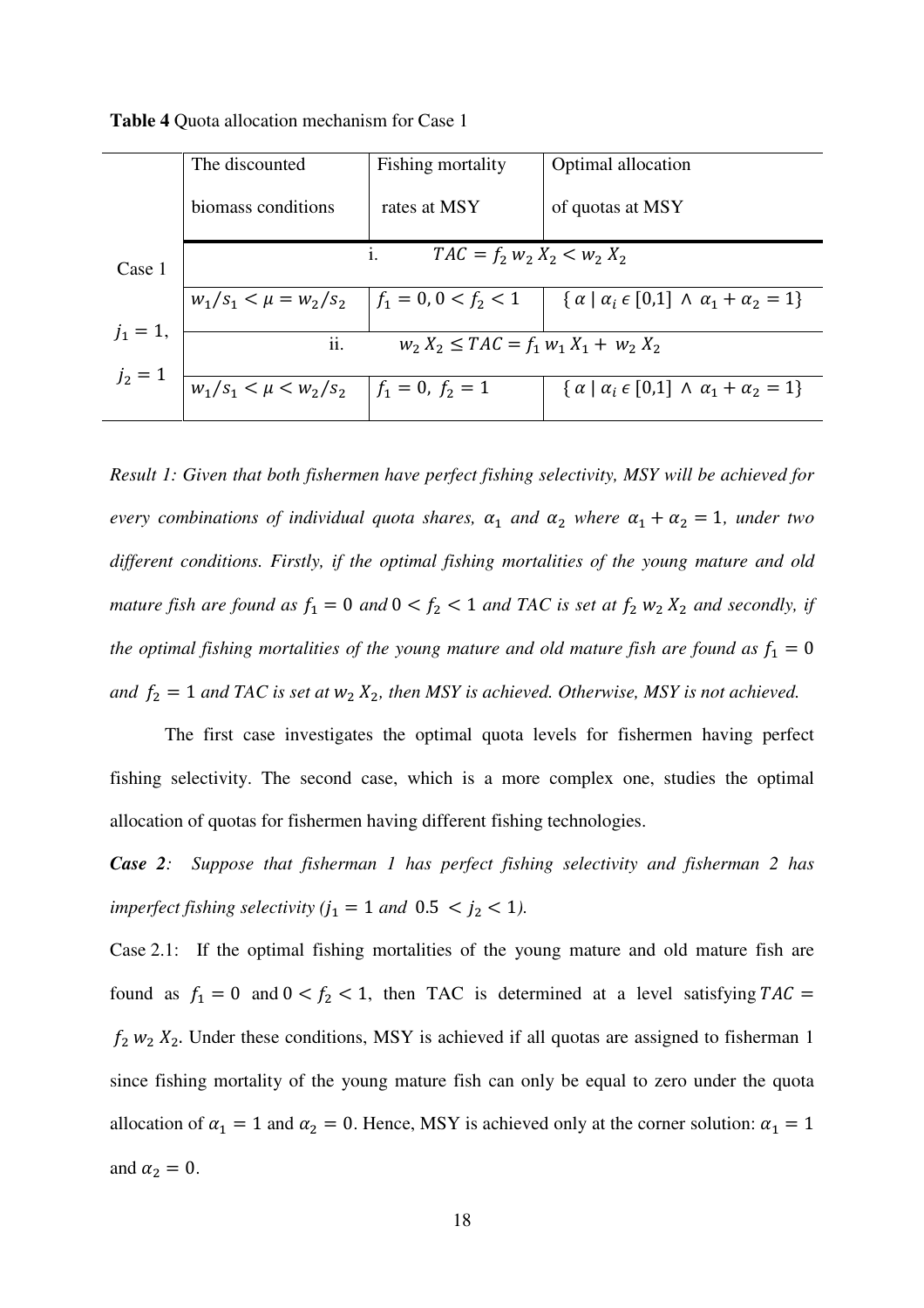Case 2.2.a:If the optimal fishing mortalities of the young mature and old mature fish are found as  $f_1 = 0$  and  $f_2 = 1$ , then TAC is equal to  $w_2 X_2$ . Owing to the fact that fishing mortality of the young mature fish can only be equal to zero at  $\alpha_1 = 1$ ,  $\alpha_2 = 0$ , MSY will be achieved if all quotas are assigned to fisherman 1.

Case 2.2.b: If the optimal fishing mortalities are found at some levels such that  $0 < f_1 < 1$ and  $f_2 = 1$  where  $f_1 w_1 X_1 < [(1 - j_2)/j_2] w_2 X_2$ , then TAC is set at a level such that  $w_2 X_2 < TAC = f_1 w_1 X_1 + w_2 X_2 < [(1 - j_2)/j_2] w_2 X_2 + w_2 X_2$ . If all quotas are assigned to fisherman 1, it is easy to see that MSY cannot be implemented since fisherman 1 does not bycatch. On the other hand, if all quotas are assigned to fisherman 2, then according to his fishing technology level he fulfills his total quotas before capturing all old mature fish. This implies that his total harvest consists of old mature fish less than  $w_2 X_2$  and young mature fish more than  $f_1 w_1 X_1$ . However, to achieve MSY, total weight of bycatch of fisherman 2 should be equal to  $f_1 w_1 X_1$ , and total weight of old mature fish should be equal to  $w_2 X_2$ . Owing to the fact that both corner solutions are not optimum, we are looking for interior solutions. We now show that any quota shares such that  $\alpha_1 \in [\underline{\alpha_1}, \overline{\alpha_1}]$  and  $\alpha_2 = 1 - \alpha_1 > 0$  achieve MSY harvesting conditions for this case given that fishing mortality rate of young mature fish population is above a certain level. Suppose that  $h_2^1 w_2 X_2 = n = \alpha_1 T A C$ . Then, we have either  $h_2^2 w_2 X_2 = w_2 X_2 - n \ge j_2 n$  or  $h_2^2 w_2 X_2 = w_2 X_2 - n \lt j_2 n$ . Suppose that  $h_2^2 w_2 X_2 =$  $w_2X_2 - n \ge j_2n$ , and hence  $f_1w_1X_1 \ge (1-j_2)(w_2X_2 - n)/j_2$ . This implies that fisherman 1's quota exhausts first, and fisherman 2 fulfills his remaining quota. Moreover,  $2 w_2 X_2 / (1 + j_2) \leq TAC$  since  $\alpha_2 TAC \geq n$ . Therefore, different quota shares produce the same TAC, which is equal to  $f_1w_1X_1 + w_2X_2$ , if  $f_1 \ge \frac{w_2X_2(1-j_2)}{w_1X_1(1+j_1)}$  $\frac{w_2 x_2 (1-j_2)}{w_1 X_1 (1+j_2)} = f^*$ . At  $\overline{\alpha}_1$ , fisherman 2 should fulfill his quota by catching only young mature fish after all old mature fish are harvested. This implies that  $h_2^2 w_2 X_2$  should be at minimum possible level such that  $h_2^2 w_2 X_2 = w_2 X_2 - n = j_2 n$  and  $n = \overline{\alpha}_1 TAC = w_2 X_2 / (1 + j_2)$ . Therefore,  $\overline{\alpha}_1 = \frac{w_2 X_2}{(1 + j_2)TAC}$ . At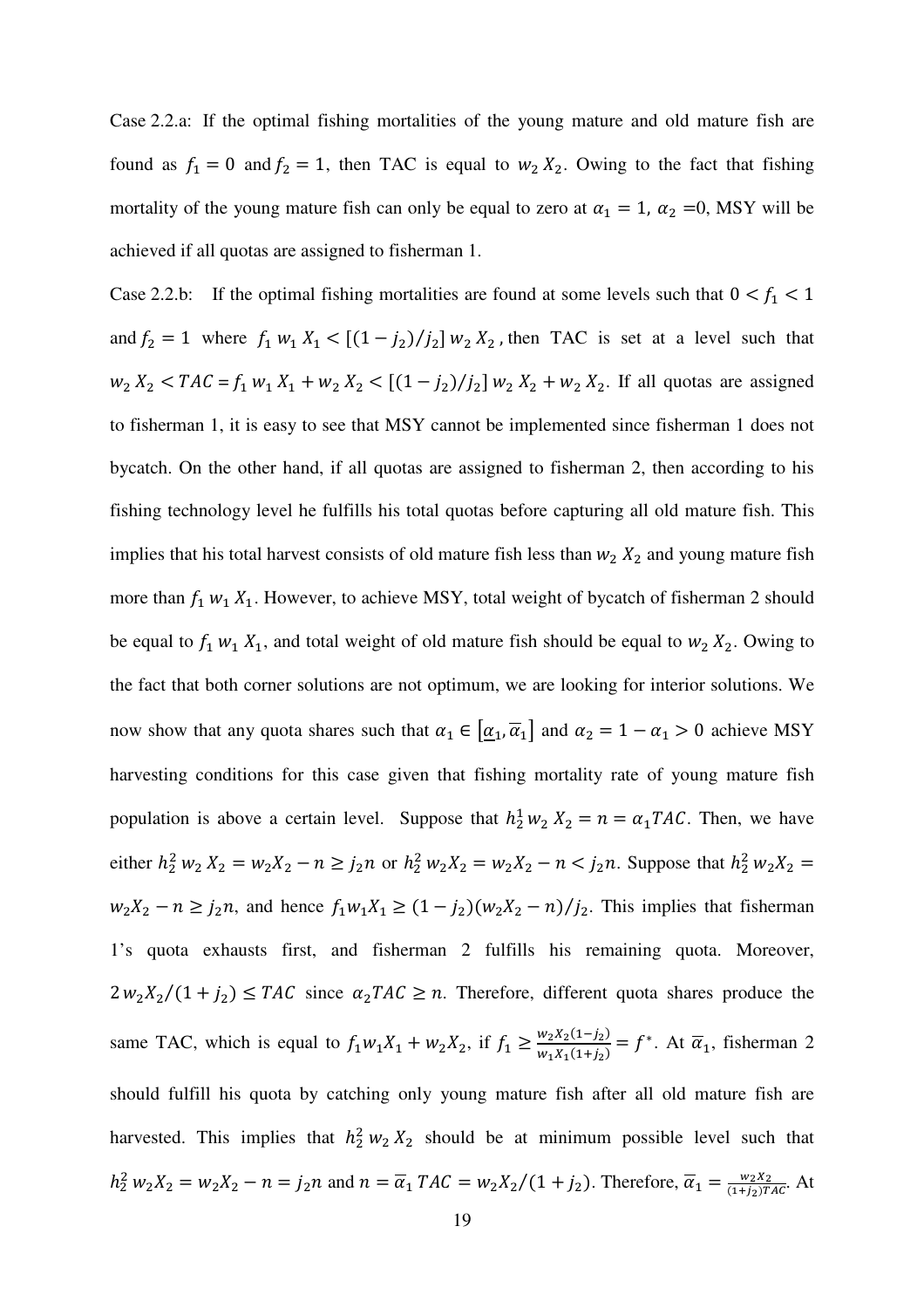$\alpha_1$ , fisherman 2 should harvest the maximum possible weight of old mature fish besides his young mature fish catch at the level of  $f_1w_1X_1$ . This is only possible if  $(1 - \underline{\alpha_1})$  TAC  $(1$  $j_2$ ) =  $f_1w_1X_1$ . Thus,  $\underline{\alpha}_1 = (w_2X_2 - j_2TAC)/[TAC(1 - j_2)]$ . Now, suppose that  $h_2^2w_2X_2 =$  $w_2X_2 - n < j_2n$ . This is only possible if fisherman 2's quota depletes first and fisherman 1 fulfills his remaining quota with old mature fish. That is,  $w_2X_2 < TAC < 2w_2X_2/(1+j_2)$ . Moreover, due to fisherman 1's technology,  $b_1^2 w_1 X_1 = f_1 w_1 X_1 = [(1 - j_2)/j_2] (w_2 X_2$  $n) = (1 - \alpha_1) TAC$ . This implies that  $\alpha_1 = (w_2 X_2 - j_2 TAC) / [(1 - j_2) TAC]$ .

Case 2.3: If the optimal fishing mortalities are found at some levels such that  $0 < f_1 < 1$ and  $f_2 = 1$  where  $f_1 w_1 X_1 \ge [(1 - j_2)/j_2] w_2 X_2$ , then TAC is set at a level satisfying  $w_2 X_2 + [(1-j_2) / j_2] w_2 X_2 \leq TAC = f_1 w_1 X_1 + f_2 w_2 X_2$ . Under these conditions, MSY is achieved if all of the quotas are assigned to fisherman 2 since fishermen 2 captures all of the old mature fish and also captures total weight of  $f_1 w_1 X_1$  young mature fish by fulfilling the remaining quota with young mature fish after all old mature fish are harvested. On the other hand, if all quotas are assigned to fisherman 1, he wastes a part of his total quotas since he does not bycatch young mature fish. Hence, there is an upper bound of  $\alpha_1$ , and fisherman 1 fulfills his all quotas by capturing old mature fish for all other quota shares that are equal to or below this  $\alpha_1$  level,  $\overline{\alpha}_1$ . We now show that any quota shares such that  $\alpha_1 \in [0, \overline{\alpha}_1]$  and  $\alpha_2 = 1 - \alpha_1 > 0$  achieve MSY harvesting conditions for this case.

 We look for possible interior solutions. Since TAC is set at a level equal to or higher than  $w_2 X_2 + [(1-j_2) / j_2] w_2 X_2$ , all old mature fish are captured regardless of the quota allocation. Moreover, fisherman 2 always fulfills his remaining quota with young mature fish for all feasible quota shares since  $f_1 w_1 X_1 \ge [(1-j_2)/j_2] w_2 X_2$ . According to the fishing technology levels, we know that at any time period, if fisherman 1 captures  $n$  tonnes of the old mature fish, fisherman 2 captures  $j_2$  *n* tonnes of the old mature fish and  $(1 - j_2)$  *n* tonnes of the young mature fish as long as  $n + j_2 n \leq w_2 X_2$ . At  $\overline{\alpha}_1$ , we have  $h_2^1 = n =$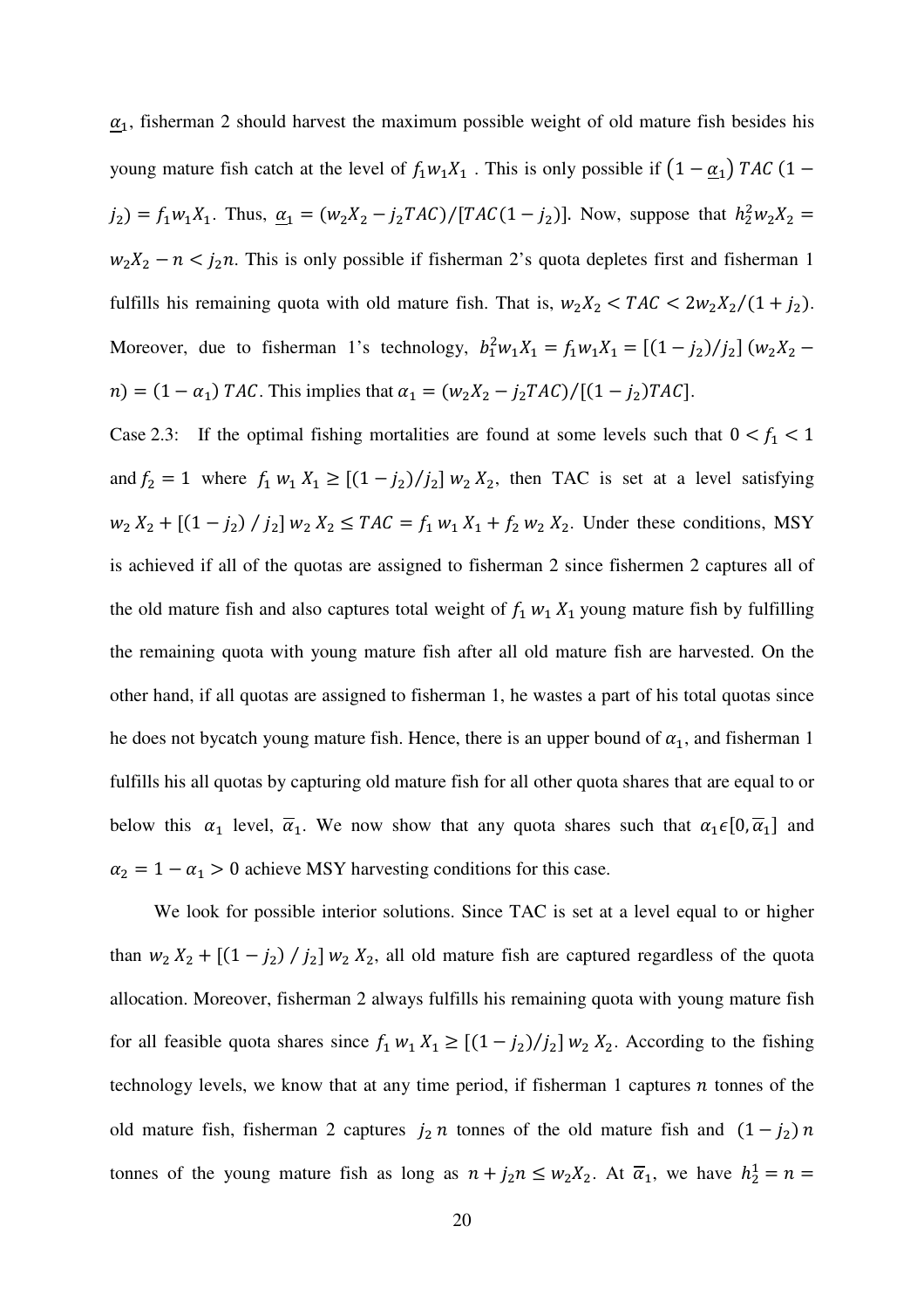$\overline{\alpha}_1 TAC$ ,  $h_2^2 = n j_2$  and  $b_1^2 = f_1 w_1 X_1 \ge (1 - j_2)n$ . Therefore, quota allocations satisfying  $0 \leq \alpha_1 \leq w_2 X_2 / (1 + j_2) T A C$  will achieve MSY harvesting conditions.

 Optimal allocation of quotas at different fishing mortalities for Case 2 is summarized in Table 5.

**Table 5** Quota allocation mechanism for Case 2

|        | The discounted                                                                         |  | Fishing mortality |  |                                     | Optimal allocation of quotas                                                                                                                                                                                                    |
|--------|----------------------------------------------------------------------------------------|--|-------------------|--|-------------------------------------|---------------------------------------------------------------------------------------------------------------------------------------------------------------------------------------------------------------------------------|
|        | biomass conditions                                                                     |  | rates at MSY      |  |                                     | at MSY                                                                                                                                                                                                                          |
|        | i.                                                                                     |  |                   |  | $TAC = f_2 w_2 X_2 \leq w_2 X_2$    |                                                                                                                                                                                                                                 |
|        |                                                                                        |  |                   |  |                                     | $w_1/s_1 < \mu = w_2/s_2$   $f_1 = 0$ , $0 < f_2 < 1$   $\alpha_1 = 1, \alpha_2 = 0$                                                                                                                                            |
|        | $\ddot{\mathbf{i}}$ .                                                                  |  |                   |  |                                     | $w_2 X_2 < TAC = f_1 w_1 X_1 + w_2 X_2 < w_2 X_2 + [(1-i_2)/i_2] w_2 X_2$                                                                                                                                                       |
| Case 2 |                                                                                        |  |                   |  |                                     | $w_1/s_1 < \mu < w_2/s_2$ $f_1 = 0$ , $f_2 = 1$ $\alpha_1 = 1$ , $\alpha_2 = 0$                                                                                                                                                 |
|        |                                                                                        |  |                   |  |                                     | $j_1 = 1,$ $\mu = w_1/s_1$ $\begin{cases} f^* \le f_1 < 1 \\ f_2 = 1 \end{cases}$ $\begin{cases} \frac{[w_2 X_2 - j_2 TAC]}{(1 - j_2) TAC} \le \alpha_1 \le \frac{w_2 X_2}{(1 + j_2) TAC}, \alpha_2 = 1 - \alpha_1 \end{cases}$ |
|        |                                                                                        |  |                   |  |                                     |                                                                                                                                                                                                                                 |
|        |                                                                                        |  |                   |  |                                     | $0.5 < j_2 < 1$ $\left\vert \mu < w_2 / s_2 \right\vert$ $\frac{0 < f_1 < f^* < 1}{f_2 = 1}$ $\left\vert \alpha_1 = \frac{[w_2 X_2 - j_2 TAC]}{(1 - j_2)TAC}, \alpha_2 = 1 - \alpha_1 \right\vert$                              |
|        |                                                                                        |  |                   |  |                                     |                                                                                                                                                                                                                                 |
|        | iii.                                                                                   |  |                   |  |                                     | $W_2 X_2 + [(1 - i_2) / i_2] W_2 X_2 \leq TAC = f_1 W_1 X_1 + W_2 X_2$                                                                                                                                                          |
|        | $\mu = w_1/s_1 < w_2/s_2$   $0 < f_1 < 1$ ,   $0 \le \alpha_1 \le w_2 X_2/(1+j_2)$ TAC |  |                   |  |                                     |                                                                                                                                                                                                                                 |
|        |                                                                                        |  |                   |  |                                     |                                                                                                                                                                                                                                 |
|        |                                                                                        |  |                   |  | $f_2 = 1$ $\alpha_2 = 1 - \alpha_1$ |                                                                                                                                                                                                                                 |

In table 5, optimal quota shares are depicted for Case 2. To summarize the results, there are three sub-cases of Case 2. Firstly, if the optimal fishing mortalities are found such that  $f_1 = 0$  and  $0 < f_2 < 1$ , then MSY is achieved if all of the fishing quotas are assigned to the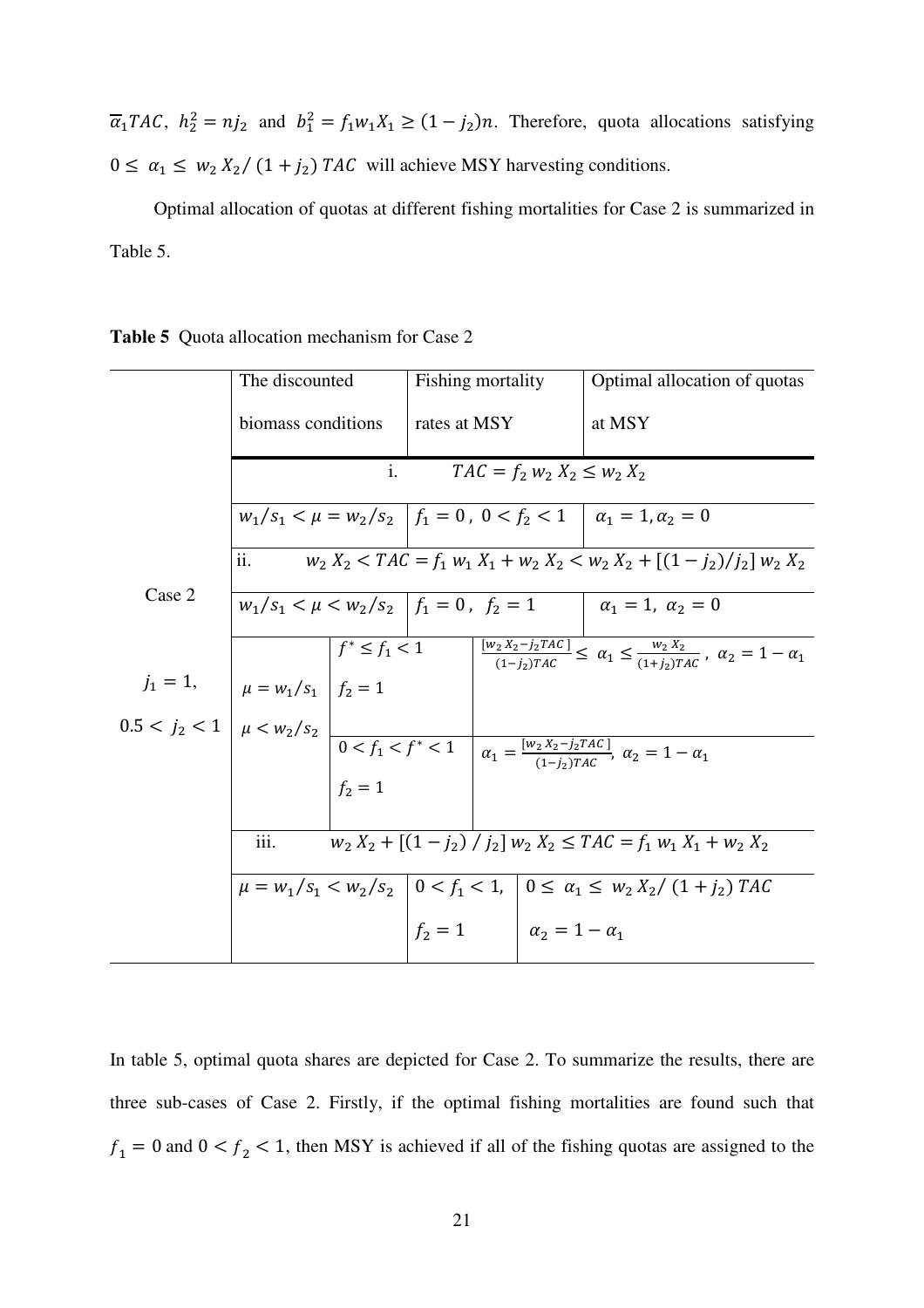fisherman who has perfect fishing selectivity, at a TAC level satisfying TAC =  $f_2$  w<sub>2</sub> X<sub>2</sub> <  $w_2 X_2$ . Secondly, if the optimal fishing mortalities are found such that  $0 < f_1 < 1$  and  $f_2 = 1$ , then MSY is achieved under the quota allocation of  $\frac{[w_2 X_2 - j_2 TAC]}{(1-j_2)TAC} \le \alpha_1 \le \frac{w_2 X_2}{(1+j_2)TAC}$ and  $\alpha_2 = 1 - \alpha_1$  if the TAC is set at a level satisfying  $\frac{2w_2 X_2}{1+j_2} \leq TAC = f_1 w_1 X_1 +$  $f_2 w_2 X_2 < w_2 X_2 + [(1 - j_2)/j_2] w_2 X_2$ . Moreover, MSY is achieved under the quota allocation of  $\frac{[w_2 X_2 - j_2 TAC]}{(1-j_2)TAC}$  =  $\alpha_1$  and  $\alpha_2 = 1 - \alpha_1$  if the TAC is set such that  $w_2 X_2 < TAC$  $2w_2X_2$  $\frac{w_2 \Delta_2}{1+j_2}$ . If the TAC is set at a level satisfying  $w_2 X_2 + [(1-j_2) / j_2] w_2 X_2 \leq TAC$ , then optimal allocation of quotas is  $0 \le \alpha_1 \le w_2 X_2 / (1 + j_2)$  TAC and  $\alpha_2 = 1 - \alpha_1$ . Finally, if the optimal fishing mortalities are found such that  $f_1 = 0$  and  $f_2 = 1$ , then MSY is achieved if all of the fishing quotas are assigned to the fisherman who has perfect fishing selectivity, at a TAC level satisfying  $w_2 X_2 \leq TAC < w_2 X_2 + \left[ (1 - j_2) / j_2 \right] w_2 X_2$ .

*Result 2: In a fishery consisting of two fishermen characterized by their fishing technologies such that fisherman 1 has perfect fishing selectivity and fisherman 2 has imperfect fishing selectivity, initial allocation of quotas does matter to achieve the MSY and hence sustainable fisheries.* 

So far we studied two cases on the implementation of MSY. The last case investigates the optimal harvesting policy for fishing environments with two fishermen having imperfect fishing selectivity.

### *Case 3:* Suppose that both fishermen have imperfect fishing selectivity  $(j_1 < 1$ , and  $j_2 < 1$ ).

Case 3.1: If the optimal fishing mortalities of the young mature and old mature fish are found as  $0 < f_1 < 1$  and  $f_2 = 1$  and TAC is such that  $w_2 X_2 \leq TAC = f_1 w_1 X_1 + w_2 X_2$  $\min\{w_2\,X_2 + \left[\frac{(1 - j_1)}{j_1} \right]w_2\,X_2, w_2\,X_2 + \left[\frac{(1 - j_2)}{j_2} \right]w_2\,X_2\},\}$  then MSY will not be achieved since the old mature fish population will not be fully harvested due to the fact that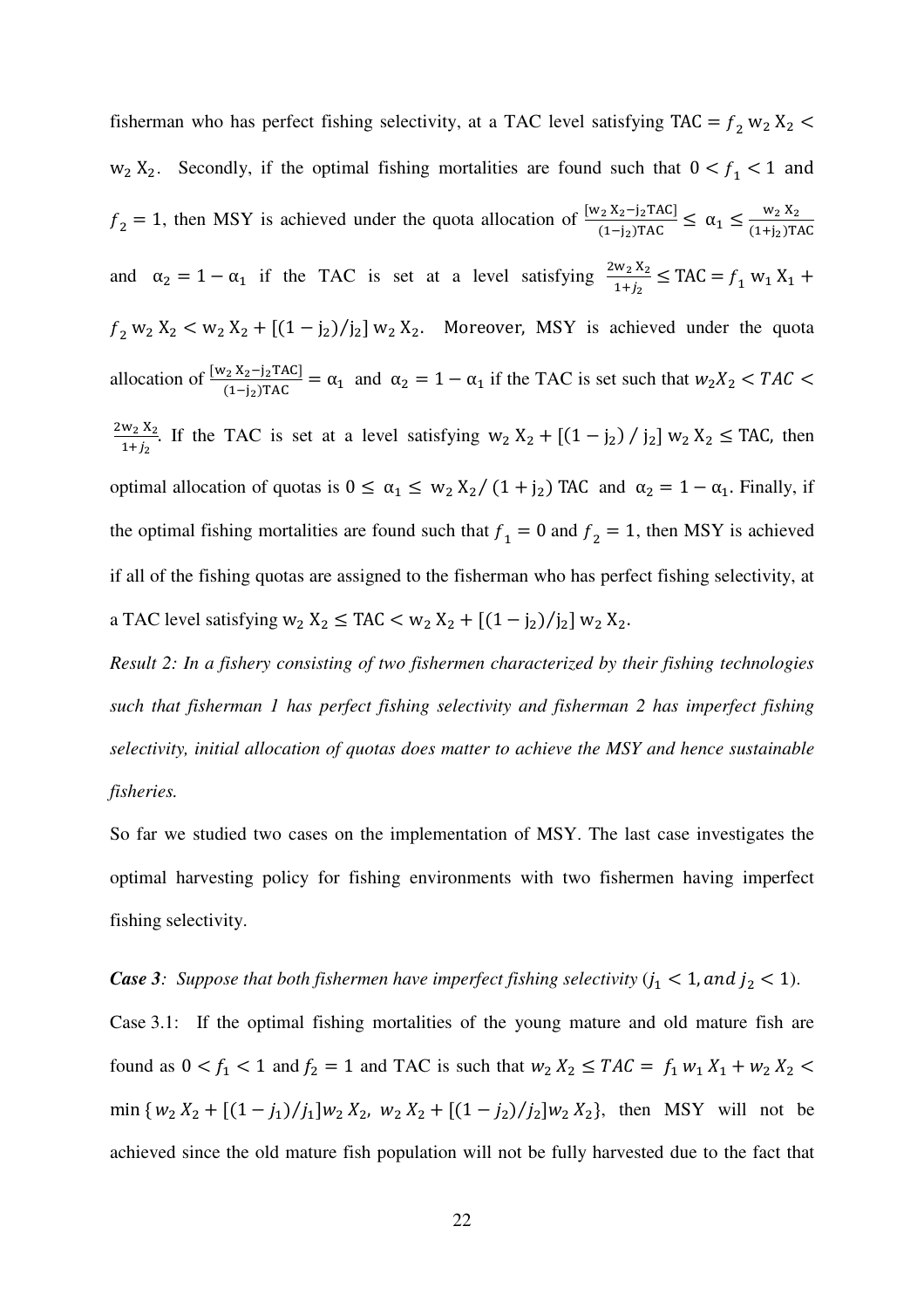TAC is set below the cut-off levels. The weight of the old mature fish catch will be equal to  $j_1 \alpha_1 TAC + j_2 \alpha_2 TAC = h_2^1 w_2 X_2 + h_2^2 w_2 X_2 < w_2 X_2$ . As a result, Case 3.1 is the only case in which it is not possible to achieve MSY harvesting outcomes among the cases represented in this study.

Case 3.2: The optimal fishing mortalities of the young mature and old mature fish are found as  $0 < f_1 < 1$ ,  $f_2 = 1$ , and TAC is determined at a level satisfying the condition:  $w_2 X_2 +$  $[(1-j_1)/j_1]$   $w_2 X_2 \leq TAC < w_2 X_2 + [(1-j_2)/j_2]$   $w_2 X_2$ . Under these conditions, MSY is achieved if all quotas are assigned to fisherman 1. In such a case, fisherman 1 catches  $w_2 X_2$  tonnes of old mature fish and  $f_1 w_1 X_1$  tonnes of young mature fish, where  $f_1 w_1 X_1 =$  $\varepsilon$  +  $[(1-j_1)/j_1]$   $W_2 X_2$  and  $\varepsilon$  is equal to the weight of young mature fish caught by fisherman 1 to fulfill his remaining quotas after the old mature fish population is fully harvested  $(0 \le \varepsilon < {\frac{\{(1 - j_2) / j_2\}}{2}} \le X_2 - {\frac{\{(1 - j_1) / j_1\}}{2}} \le X_2$ . However, at the other corner solution,  $\alpha_2 = 1$  and  $\alpha_1 = 0$ , fisherman 2 fulfills his quota before the old mature fish population is fully harvested. Hence, MSY will not be achieved. As a result, it can be stated that there is a lower bound for  $\alpha_1$ . Let's check for the lower bound of quota share to be assigned to fisherman 1.

 We look for interior solutions. To have an interior solution, the old mature fish population should be fully harvested. As we discussed before, the larger  $\alpha_1$  results in a higher weight of old mature fish catch (in case 3.2, where  $j_1 > j_2$ ) until all of the old mature fish are captured.<sup>5</sup> Hence, there is a lower bound for  $\alpha_1$ ;  $\underline{\alpha_1}$ . Below this level, total catch of the old mature fish will be less than  $w_2 X_2$ . In this case, there is no waste of quota since both fishermen fulfill their remaining quotas by capturing young mature fish after the old mature fish population is fully caught. For any given TAC level, there is  $\alpha \in [0,1)$  such that  $TAC =$  $f_1 w_1 X_1 + w_2 X_2 = w_2 X_2 + \alpha w_2 X_2 [(1 - j_1)/j_1] + (1 - \alpha) w_2 X_2 [(1 - j_2)/j_2].$  This

<sup>&</sup>lt;sup>5</sup> The results for the other case in which  $j_2 > j_1$  are also similar, and hence we do not consider that case.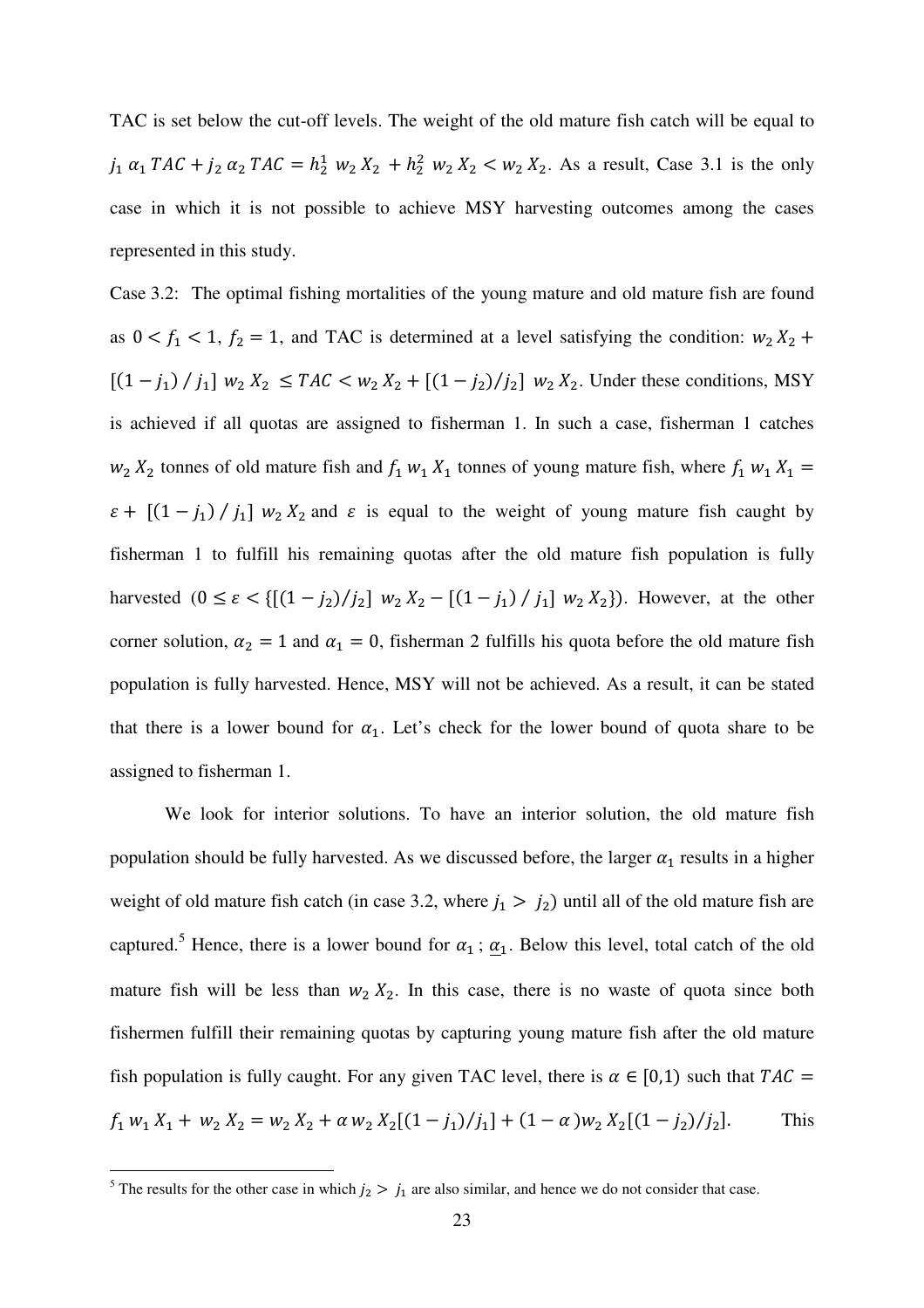implies that  $\alpha = \frac{(w_2 X_2 - j_2 TAC)j_1}{(j_1 - j_2)w_2 X_2}$ . For any feasible allocation of fishing rights, we can find  $\alpha' \in (0,1]$  such that  $h_2^1 w_2 X_2 = \alpha' w_2 X_2$ ,  $h_2^2 w_2 X_2 = (1 - \alpha') w_2 X_2$ ,  $h_1^1 w_1 X_1 =$  $\alpha' w_2 X_2 [(1-j_1)/j_1] + \theta$ ,  $b_1^2 w_1 X_1 = f_1 w_1 X_1 - b_1^2 w_1 X_1 = (1 - \alpha') w_2 X_2 [(1-j_2)/j_2] +$  $\psi$  where  $\theta, \psi \ge 0$ , and hence  $\alpha' \ge \alpha$ . It is easy to see that  $\alpha' = \alpha$  at  $\underline{\alpha_1}$ . This is to say that  $\theta = \psi = 0$ . Therefore,  $j_1 \underline{\alpha}_1 T A C = \alpha w_2 X_2$ . Then,  $\underline{\alpha}_1 = \alpha w_2 X_2 / j_1 T A C = \frac{[w_2 X_2 - j_2 T A C]}{(j_1 - j_2) T A C}$  to achieve MSY harvesting conditions.

Case 3.3: Suppose that optimal fishing mortalities of the young mature and old mature fish are found as  $0 < f_1 < 1$  and  $f_2 = 1$ . Moreover, TAC is determined at a level such that  $TAC \ge \max\{w_2 X_2 + [(1-j_1)/j_1] w_2 X_2, w_2 X_2 + [(1-j_2)/j_2] w_2 X_2\}$ . Total catch of old mature fish is always equal to  $w_2 X_2$  since TAC is set higher than or equal to the maximum of two cut-off levels. Furthermore, both fishermen catch young mature fish to fulfill their quotas after the old mature fish population is fully harvested since  $f_1 w_1 X_1 \ge [(1 - j_1)/j_1] w_2 X_2$ and  $f_1 w_1 X_1 \ge [(1 - j_2)/j_2] w_2 X_2$ . As a result, the total catch of the young mature fish is equal to  $f_1 w_1 X_1$ . Therefore, MSY is achieved independently of the quota allocation mechanism. Optimal allocation of quotas at different fishing mortalities for Case 3 is summarized in Table 6.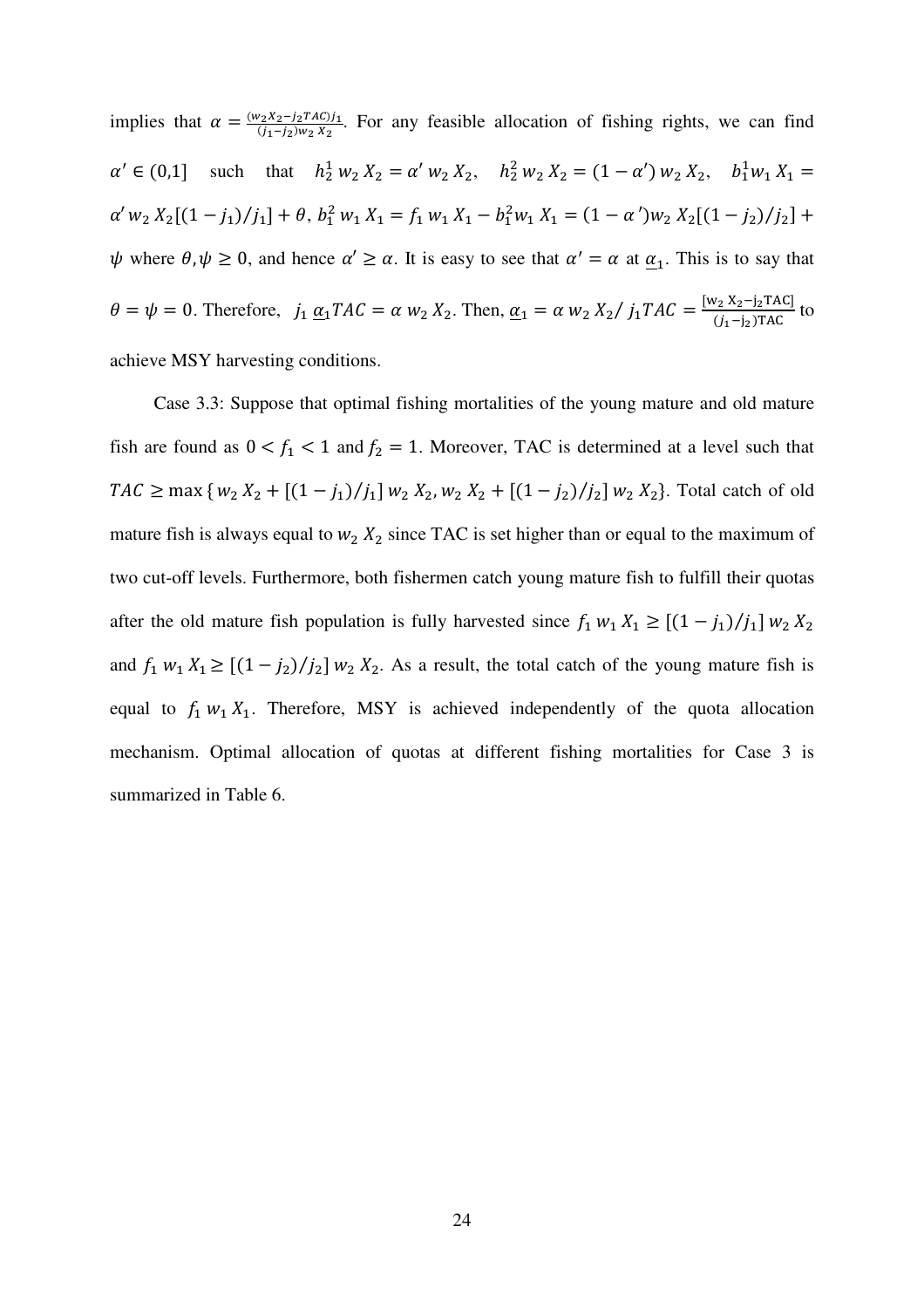|                 | The discounted                                                                    |                                            | Fishing mortality rates   Optimal allocation of                                                                        |  |  |  |  |
|-----------------|-----------------------------------------------------------------------------------|--------------------------------------------|------------------------------------------------------------------------------------------------------------------------|--|--|--|--|
|                 | biomass conditions                                                                | at MSY                                     | quotas at MSY                                                                                                          |  |  |  |  |
|                 | $i$ .                                                                             | $W_2 X_2 \leq TAC = f_1 W_1 X_1 + W_2 X_2$ |                                                                                                                        |  |  |  |  |
|                 | min { $w_2 X_2 + [(1 - j_1)/j_1] w_2 X_2$ , $w_2 X_2 + [(1 - j_2)/j_2] w_2 X_2$ } |                                            |                                                                                                                        |  |  |  |  |
|                 |                                                                                   |                                            | $\mu = w_1/s_1 < w_2/s_2$   $0 < f_1 < 1, f_2 = 1$   MSY is not achieved                                               |  |  |  |  |
| Case 3          | ii.<br>$w_2 X_2 + w_2 X_2 [(1 - j_1) / j_1] \leq TAC = f_1 w_1 X_1 + w_2 X_2$     |                                            |                                                                                                                        |  |  |  |  |
|                 | $TAC = f_1 w_1 X_1 + w_2 X_2 < w_2 X_2 + [(1-i_2)/i_2] w_2 X_2$                   |                                            |                                                                                                                        |  |  |  |  |
|                 | $0.5 < j_1 < 1,$ $\mu = w_1/s_1 < w_2/s_2$ $0 < j_1 < 1$                          |                                            | $\frac{[w_2 X_2 - j_2 TAC]}{(j_1 - j_2)TAC} \le \alpha_1 \le 1$                                                        |  |  |  |  |
| $0.5 < j_2 < 1$ |                                                                                   | $f_2 = 1$                                  |                                                                                                                        |  |  |  |  |
|                 |                                                                                   |                                            | $\alpha_2 = 1 - \alpha_1$                                                                                              |  |  |  |  |
|                 | iii.<br>$TAC = f_1 w_1 X_1 + w_2 X_2 \ge \max \{w_2 X_2 +$                        |                                            |                                                                                                                        |  |  |  |  |
|                 | $[(1-j_1)/j_1] w_2 X_2, w_2 X_2 + [(1-j_2)/j_2] w_2 X_2]$                         |                                            |                                                                                                                        |  |  |  |  |
|                 |                                                                                   |                                            | $\mu = w_1/s_1 < w_2/s_2$   0 < f <sub>1</sub> < 1,   { $\alpha   \alpha_i \in [0,1] \wedge \alpha_1 + \alpha_2 = 1$ } |  |  |  |  |
|                 |                                                                                   | $f_2 = 1$                                  |                                                                                                                        |  |  |  |  |

**Table 6** Quota allocation mechanism for Case 3

We can now state the following result for this case using the findings in the above table.

*Result 3: In a fishery consisting of two fishermen characterized by their fishing technologies such that both fishermen have imperfect fishing selectivity, allocation of quotas does matter in achievement of MSY depending on the age distribution of the fish population and fishing technology.*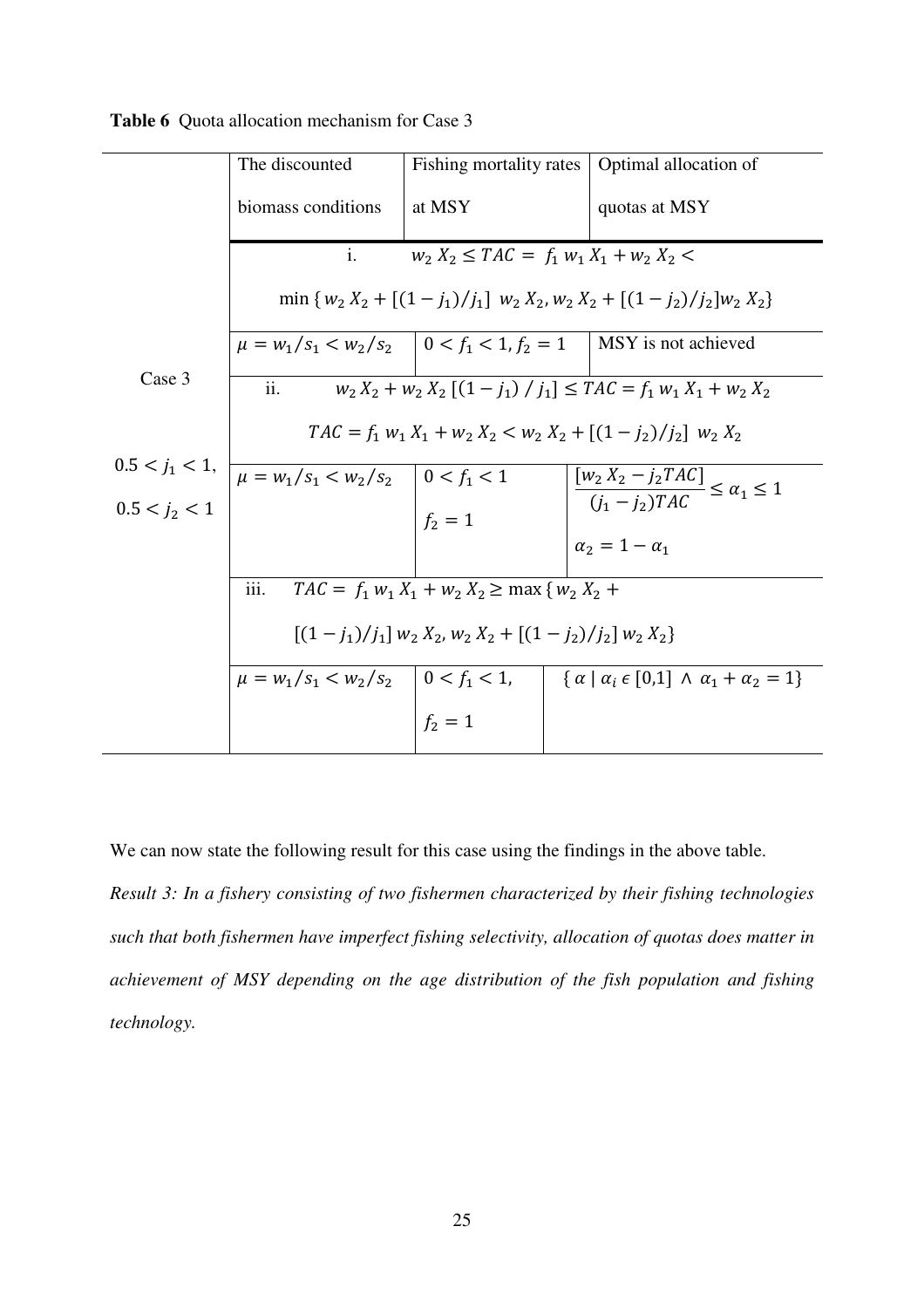### **5 Numerical Illustration**

In this part of the paper, a simple numerical example is given to clarify the implementation of the quota allocation mechanism described in previous sections. Specifically, we exemplify the optimal quota levels derived in Case 2. Besides the fact that it is one of the most complex cases carried out in this study, it also gives the opportunity to compare suggested quota shares of two fishermen who have different fishing structures. We generated the random data set below, which is not related to any particular fisheries.

| Parameter      | Description                                          | Given Values        |
|----------------|------------------------------------------------------|---------------------|
| $W_1$          | Weight for the young mature fish                     | $3.0$ (kg/per fish) |
| $W_2$          | Weight for the old mature fish                       | $5.0$ (kg/per fish) |
| $f_1$          | Fishing mortality for the young mature fish (at MSY) | 0.1                 |
| f <sub>2</sub> | Fishing mortality for the old mature fish (at MSY)   | 1                   |
| $X_1$          | Total population of the young mature fish            | 100,000             |
| $X_2$          | Total population of the old mature fish              | 45,000              |
| $q_1^2$        | Catchability coefficient (fisherman 1)               | $0.04$ (1/effort)   |
| $q_1^1$        | Bycatch coefficient (fisherman 1)                    | $0$ (1/effort)      |
| $q_2^2$        | Catchability coefficient (fisherman 2)               | $0.04$ (1/effort)   |
| $q_2^1$        | Bycatch coefficient (fisherman 2)                    | $0.01$ (1/effort)   |

**Table 7** Parameters of a random fishery with a single fish stock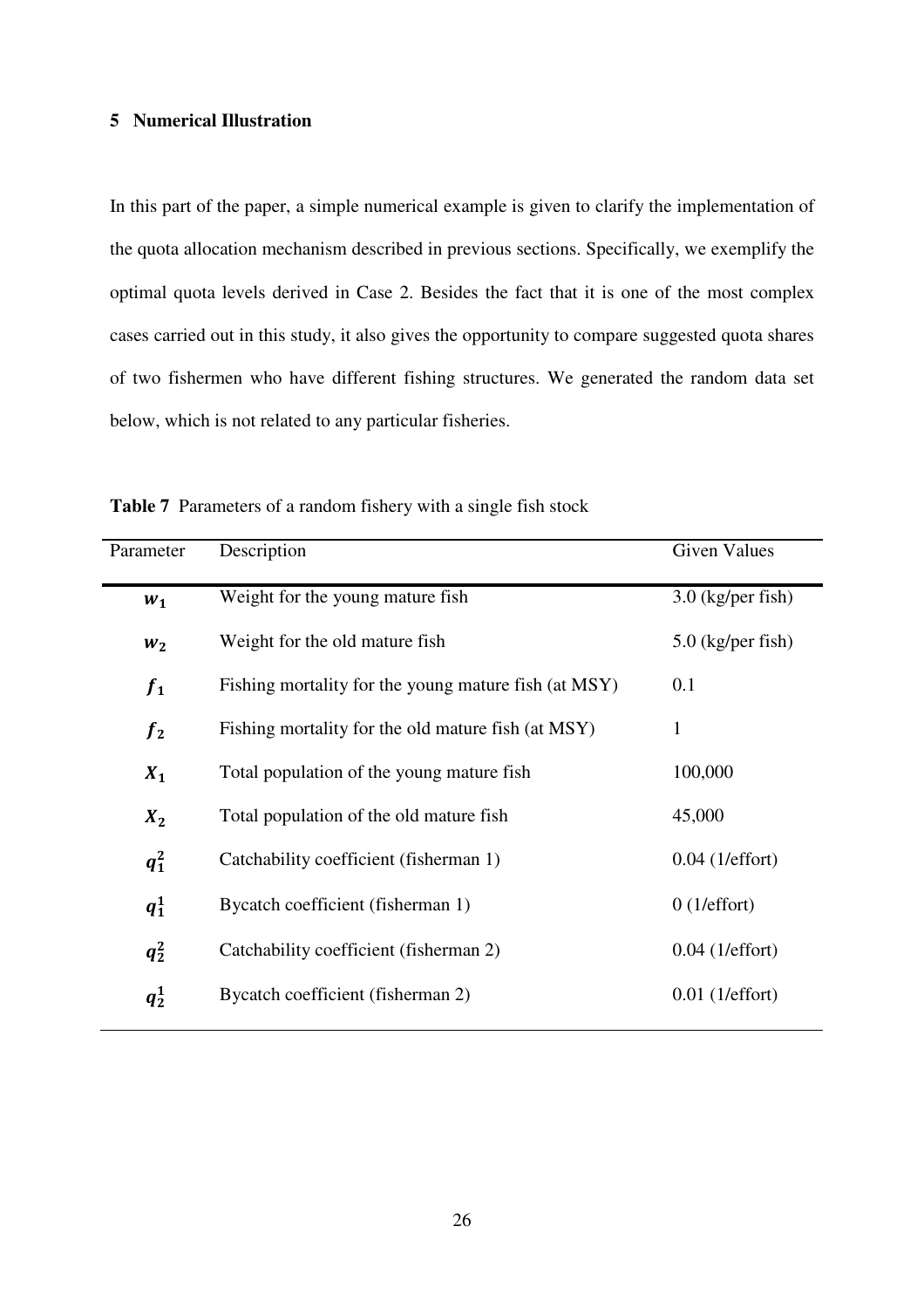It should be noted that in this section we do not compute MSY harvesting outcomes. We assume that optimal fishing mortalities at MSY are given as above. Since total population and average weight per fish values are given, we can simply calculate the total biomass for each age group of fish. Furthermore, by using Eq. 12, we calculate the TAC (=MSY) level under fix fishing mortalities.

$$
MSY = TAC = f_1 w_1 X_1 + f_2 w_2 X_2 = 255 \text{ tonnes.}
$$

As being one of the key parameters of the described mechanism, fishing technologies are calculated as follows:

$$
j_1 = q_1^2/q_1^2 + q_1^1 = 0.04/(0.04 + 0) = 1,
$$
  
\n
$$
j_2 = q_2^2/q_2^2 + q_2^1 = 0.04/(0.04 + 0.01) = 0.8.
$$

Given the fact that the only fisherman who has imperfect fishing selectivity is fisherman 2, it can be deduced that there is only one cut-off level for the TAC that can be written as:

$$
w_2 X_2 + [(1 - j_2)/j_2] w_2 X_2 = 281.25 \text{ tonnes.}
$$

We find that MSY is higher than the total weight of the young mature fish  $(w_2 X_2)$  and less than the cut-off level of  $w_2 X_2 + [(1-j_2)/j_2] w_2 X_2$ . Hence MSY=TAC is at a level satisfying the condition of  $2w_2 X_2/(1 + j_2) \leq TAC < w_2 X_2 + [(1 - j_2)/j_2] w_2 X_2^6$  The optimal solution for this case was found as the following (Case 2.2.a):

<sup>&</sup>lt;sup>6</sup> Note that the critical fishing mortality rate for the young mature fish is  $f^* \approx 0.08 < f_1 = 0.1$ .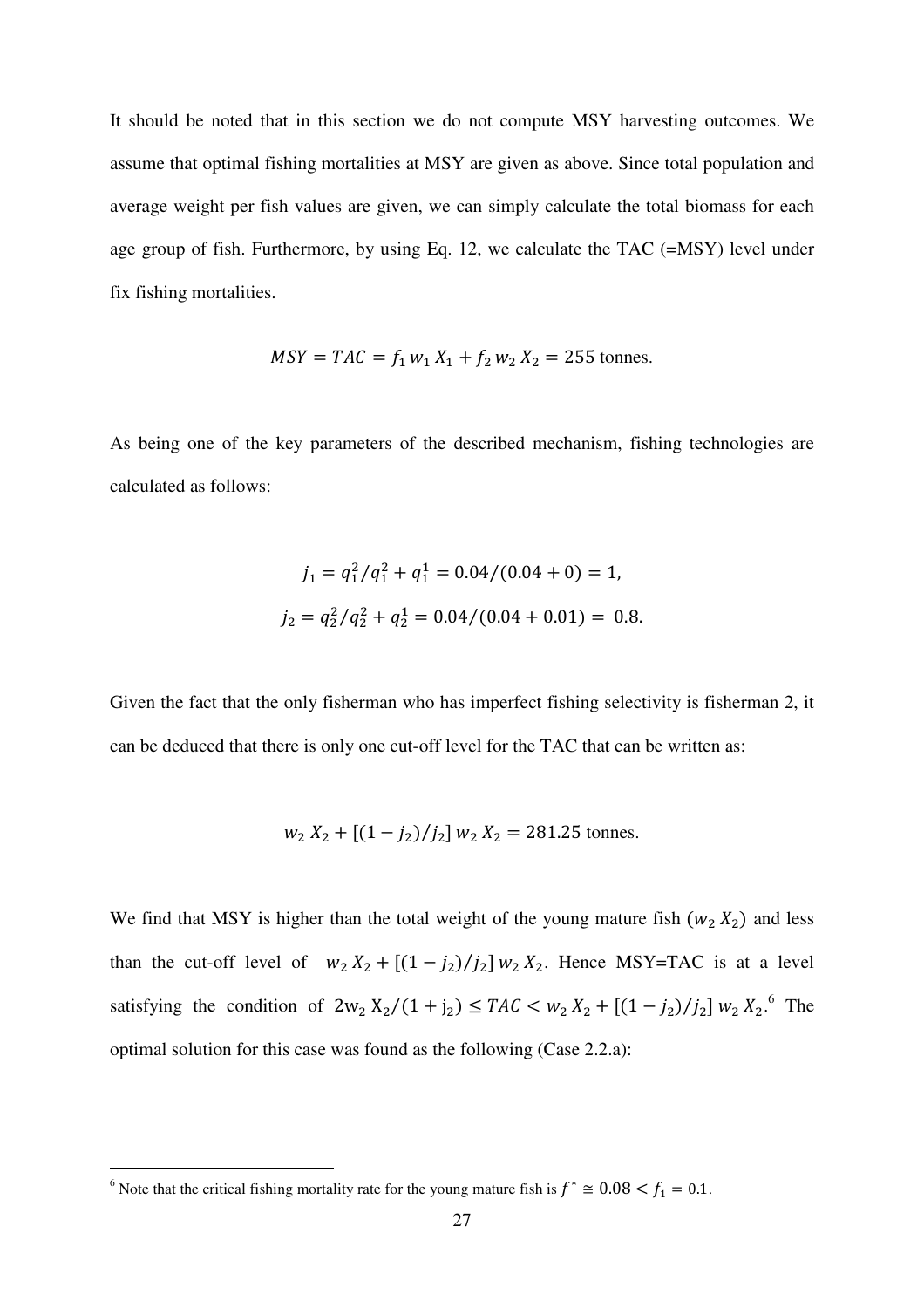$$
\frac{[w_2 X_2 - j_2 TAC]}{(1 - j_2)TAC} \le \alpha_1 \le \frac{w_2 X_2}{(1 + j_2)TAC}
$$

$$
\alpha_2 = 1 - \alpha_1.
$$

The optimal quota shares computed by the equations above are,  $\frac{21}{51}$  ( $\approx 0.4118$ )  $\le \alpha_1 \le \frac{225}{459}$  $rac{223}{459}$  (≅ 0.4902) and  $\frac{30}{51}$  ( $\approx$  0.5098)  $\leq \alpha_2 \leq \frac{234}{459}$  $\frac{234}{459}$  ( $\approx$  0.5882). There are two general results to be deduced from the stated quota shares. Firstly, provided that  $j_2 < 1$ , a higher level of fishing technology of fisherman 2 will result in a higher quota level for fisherman 2. Secondly, suppose that as a result of the maximization problem  $f_1$  is found at a higher rate resulting in a TAC level which is higher than the calculated one but still satisfying the condition of  $2w_2 X_2/(1 + j_2) \leq TAC < w_2 X_2 + [(1 - j_2)/j_2] w_2 X_2$ . In such a case, optimal quota share for fisherman 2 will be higher. As a result, we can state that the optimal quota levels depend on both fishing technologies and optimal fishing mortality levels.

#### **6 Conclusion**

In the reform process of the CFP, the EU is seeking for an economically and socially viable, well-designed management system for EU fisheries. In this regard, the EU promotes measures for achieving and sustaining MSY. This paper examines the problem of designing quota allocation mechanisms or management systems to implement MSY fishing levels. We show that not only biological limitations due to structure of the fish population but also composition of fisheries and different fishing technologies should be taken into consideration in determination of maximum catch limits (or property rights). Furthermore, the analysis shows that the optimal solution for allocation of quotas is highly dependent on MSY  $(=TAC)$  level. Thus, one of the important policy implications of our analysis is that fishing technologies and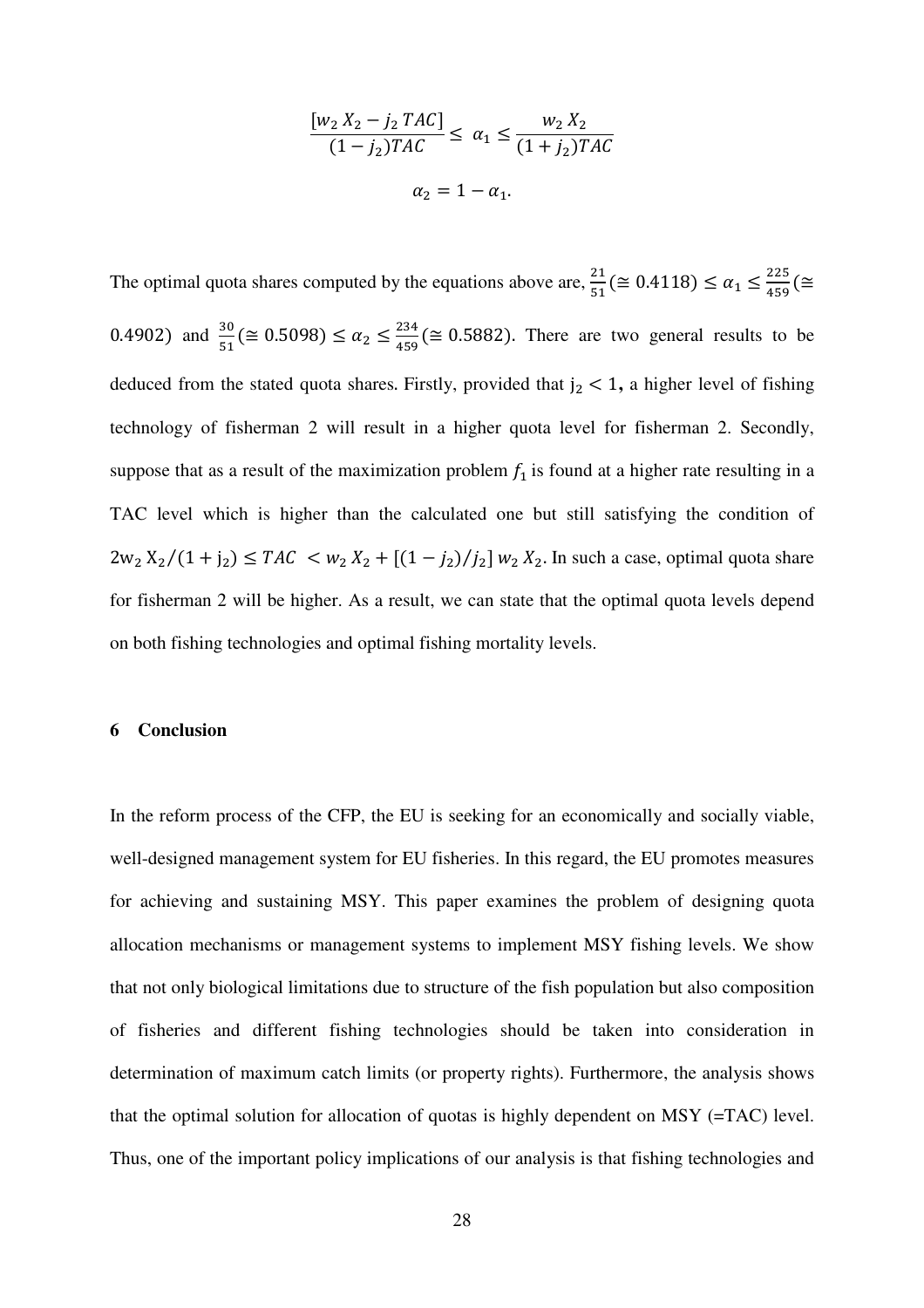TAC levels should be analyzed together while distributing fishing quotas (or assigning property rights) to fishing agents.

In the model part, firstly the population model and the quota allocation mechanism are described and then fishing mortalities at MSY are derived. Afterwards, optimal quota levels are calculated by using the proposed mechanism. Under the condition that fishermen fulfill their remaining quotas through capturing less revenue-generating fish after the targeted fish population is fully caught, the fix ratio of catch of targeted fish to bycatch would no longer be valid. Optimal allocations of quotas are determined under the consideration of this nonsatiated behavior of fishermen. Accordingly, we determine technology-based optimal individual quota levels at particular MSY. Furthermore, this estimation enables us to prevent high grading under a well-functioning control mechanism for landings of fishermen since we can estimate catch composition of fishermen under specified quota levels.

In the EU, TACs are determined at the Union level and distributed to the EU countries based on the principle of 'relative stability'.<sup>7</sup> Member States use different management systems to allocate these assigned national quotas to domestic fishermen. The initial allocation is usually determined by grandfathering, a proportional rule based on historical catches of existing fishers. It is also possible to use auctions to determine the initial allocation of national quotas. We show that allocating the quotas according to this history depended proportional distribution rule or auctioning may not provide economically and biologically viable solutions to achieve MSY harvesting condition since the allocation rule should depend on the age distribution of the fish population and fishing technology composition of domestic fishermen. Therefore, one of the main suggestions of this paper is that the technological structure of fishing industry and the structure of fish population should be considered in the process of distributing national quotas so as to achieve MSY.

 $\overline{a}$ 

<sup>&</sup>lt;sup>7</sup> See the European Commission fisheries webpage, http://ec.europa.eu/fisheries/index\_en.htm, for more on EU fishing rules.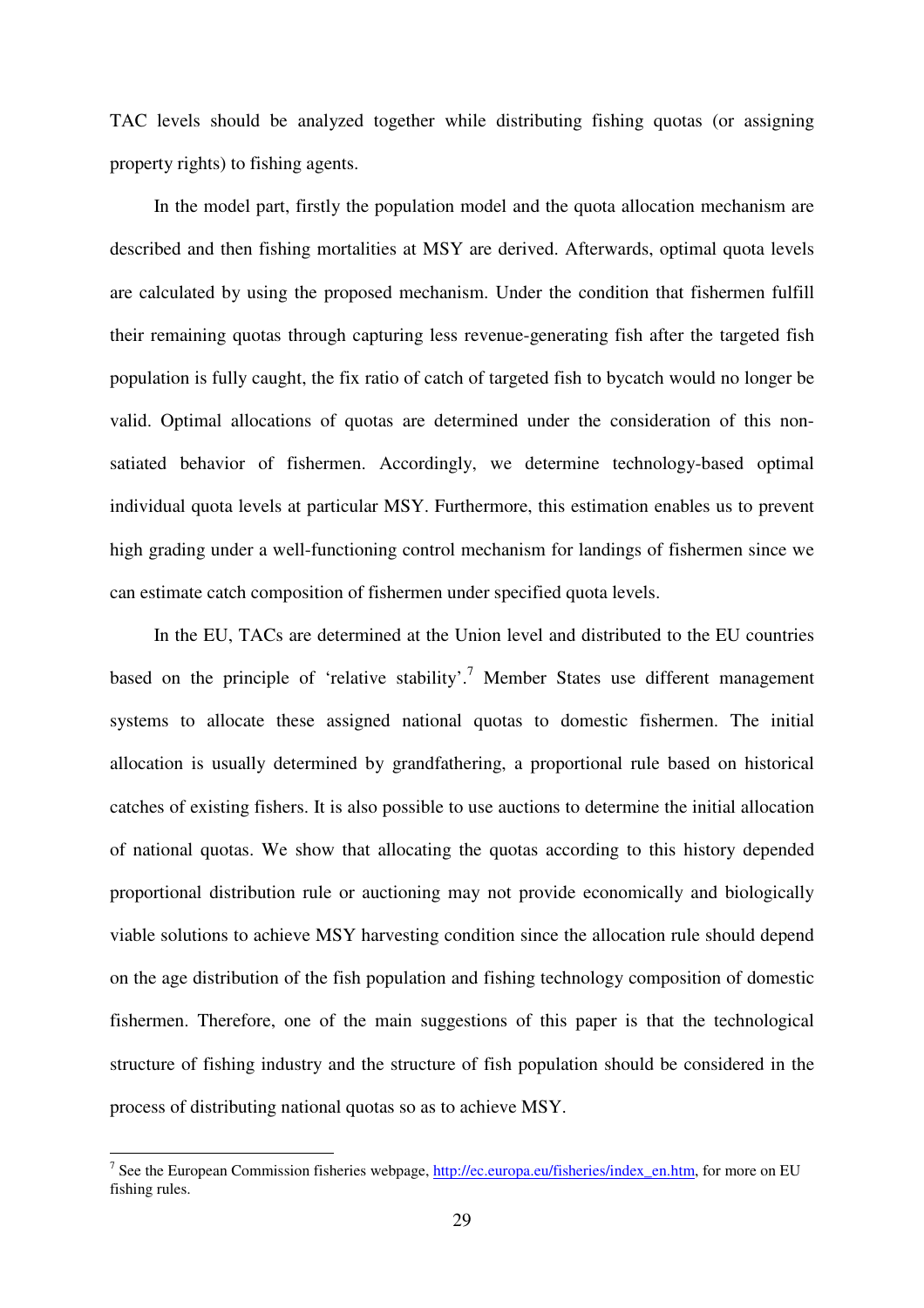In this study, we concentrate on a simple model to investigate the implementation problem of MSY under an individual quota system. It is left for further research to improve the analysis in this paper by considering fishing and management costs and strategic response of fishermen to different management systems.

#### **References**

- Armstrong CW (1999) Sharing a fish resource bioeconomic analysis of an applied allocation rule. Environ Resour Econ 13:75–94
- Armstrong CW, Sumaila UR (2001) Optimal allocation of TAC and the implications of implementing an ITQ management system for the North-East Arctic cod. Land Econ 77: 350-359
- Beverton RJH, Holt SJ (1957) On the dynamics of exploited fish populations. Fish Invest Ser II Mar Fish GB Minist Agric Fish Food, 19, London
- Bjorndal T, Brasao A (2006) The east Atlantic bluefin tuna fisheries: stock collapse or recovery? Mar Resour Econ 21: 193-210
- Clark CW (2010) Mathematical bioeconomics: the mathematics of conversation. John Wiley, 3<sup>rd</sup> ed., New York
- Diekert FK, Hjermann O, Naevdal E, Stenseth NC (2010) Spare the young fish: optimal harvesting policies for north-East arctic cod. Environ Resour Econ 47: 455-474
- European Union (2012) Facts and figures on the Common Fisheries Policy. http://ec.europa.eu/fisheries/documentation/publications/pcp\_en.pdf. Cited 5 Aug 2012